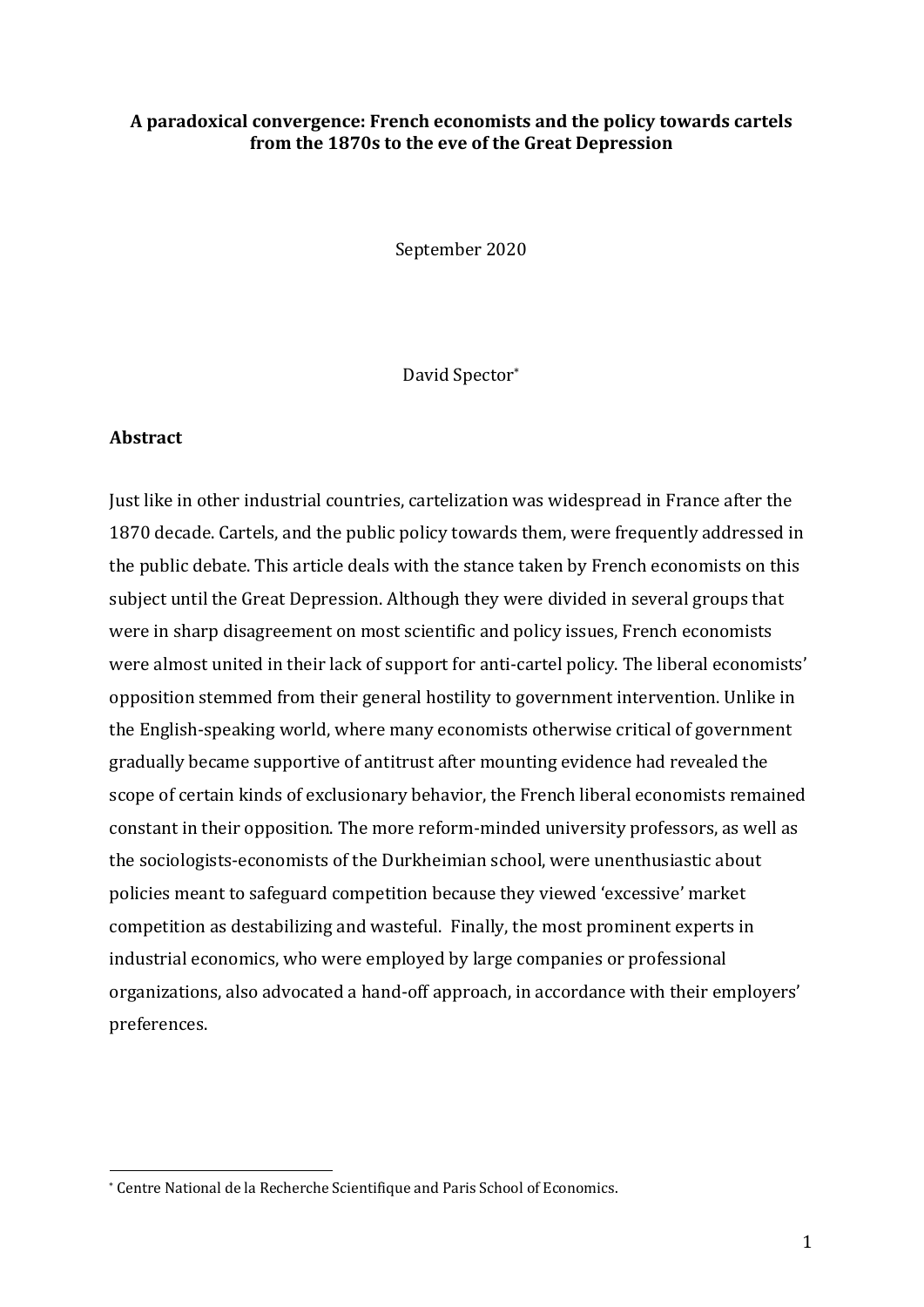The development of cartels in industrial countries from the last quarter of the nineteenth century to the Great Depression put them at the forefront of the public debate, involving economists, lawyers, politicians, businessmen and the public opinion. However, the form and the contents of these debates varied a lot across countries. This paper analyzes economists' contributions to this debate in France and contrasts them with those of their British and American peers.

When assessing French economists' views on cartels and government regulation of competition between second half of the nineteenth century and the Great Depression, one cannot but be struck by a paradox. On the one hand, the field of economics was highly fractured, with different 'schools' of economists agreeing on next to nothing on most economic policy issues - such as free trade versus protectionism, labor laws, taxation, the role of the government in the economy -, on the methods and goals of economics and on its relation to other social sciences. On the other hand, even though economists' statements about the merits of competition in principle were far from uniform, in practice hardly any economist advocated government policies aimed at prohibiting competition-restricting conduct by private firms. Moreover, this skepticism or even outright hostility towards any such policy did not diminish between the late nineteenth century and the 1920s.

This stands in sharp contrast to both the United Kingdom and the United States. In the United States, the enforcement of the Sherman Act, even if initially timid, gradually exposed the sophisticated strategies used by certain large firms to cement their dominance. This newly available information caused several prominent economists to revisit their earlier skepticism and embrace a more interventionist approach in the 1910s. Likewise, in the United Kingdom where the dominant view had long been that free trade provided sufficient protection against abuse by domestic cartels, mounting evidence to the contrary led Alfred Marshall and his disciples to consider cartels worthy of close public scrutiny.

In France just like elsewhere, academic economists were far from being the only or even the main participants in these debates, which also involved business representatives, union leaders, politicians of all stripes, scholars in other fields (in particular law, and the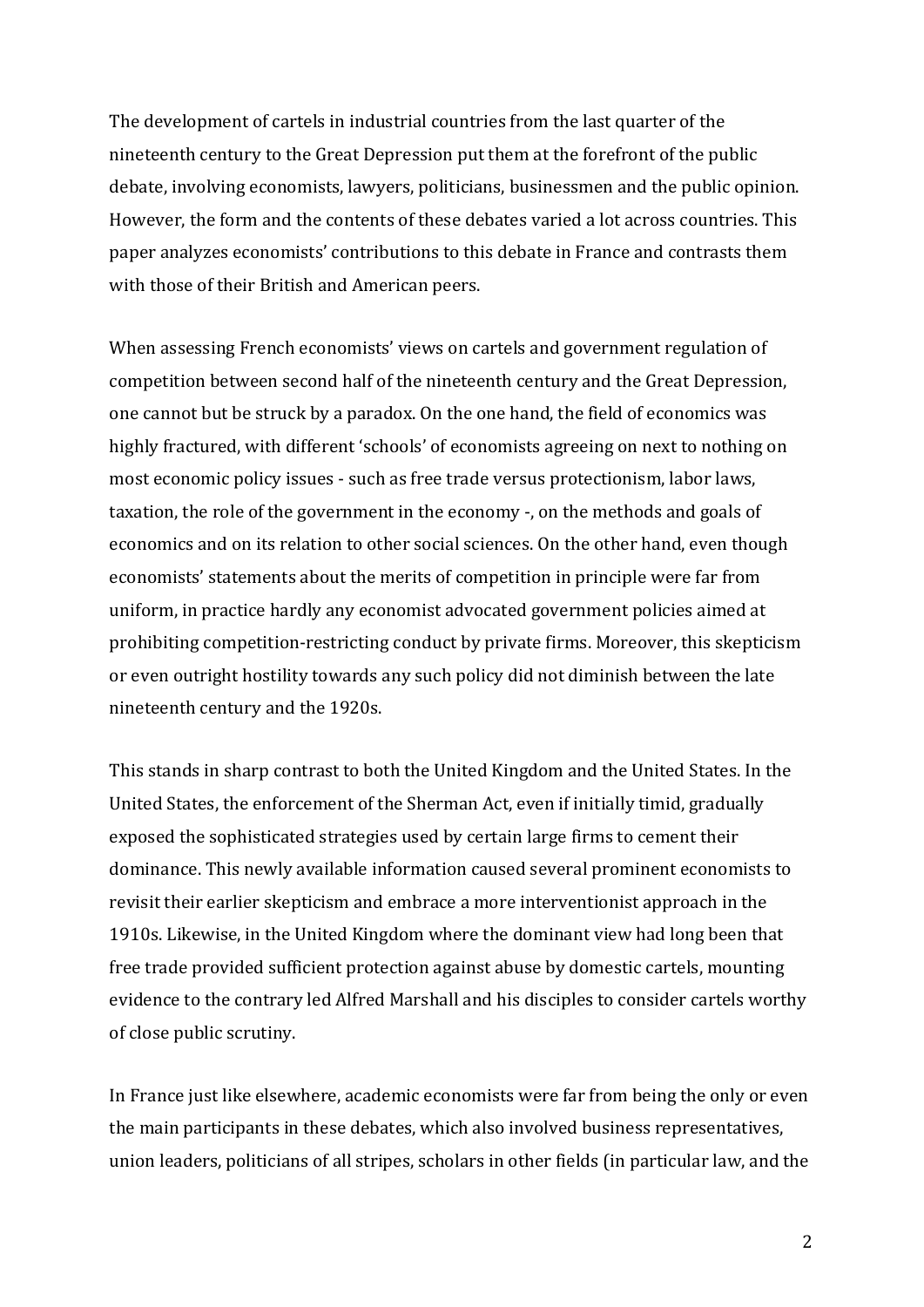nascent field of sociology), civil servants and judges. Studying economists' roles in these debates thus requires one to take into account, beyond their ideas, the status of economists within and outside of academia, and their relationship to other participants to these debates, including foreign economists. This is all the more true that throughout the period we are considering, economics in France was not fully established as a separate, well-identified field of scientific inquiry – much less than in the US or the UK. Law professors, specialized journalists or experts working for trade associations – with some overlap between these groups – who participated in the debates about the regulation of market competition were also on occasion considered economists, were appointed by the government as economic experts, and published articles in the same journals as economics professors.<sup>1</sup>

# The evolution of French policy on cartels

Throughout the nineteenth century and up until World War II, the legal treatment of cartels was based on Article 419 of the Napoleonic Penal Code of 1810, which prohibited "coalitions" of sellers "that tend not to sell, or to sell only at a certain price". This prohibition dated back to the Revolution: the Le Chapelier law (1791) had abolished guilds and stated that "citizens of the same trade or profession [...] may not, when assembled, [...] draft regulations concerning their alleged common interests" nor "make agreements among themselves designed to set prices for their industry or their labor."<sup>2,3</sup> The articles in the Penal Code reflecting the part of this prohibition applicable to labor were removed in the second half of the nineteenth century as governments gradually authorized workers' unions, but Article 419 remained in place, unchanged till 1926.

Beyond the question of economic competition, this prohibition reflected one of the main political principles underlying the Revolution, namely, the replacement of the old social organization based on specific groups that had different privileges and obligations (such as the three Ancien Régime orders, certain cities or neighborhoods, regional

 $1$  On the sociology of the economics profession in France and the changes it underwent since the nineteenth century, in a comparative perspective, see Fourcade (2001, 2010).

 $2$  This translation is by Stewart (1951: 165-166).

<sup>&</sup>lt;sup>3</sup> In 1774, Turgot, whom Louis XVI had appointed *Contrôleur général des finances* upon his accession to the throne in 1774, had enacted a law abolishing guilds. But faced with strong resistance, the king had replaced Turgot with Necker, who reestablished guilds, albeit in a modified, supposedly more rational form (see Kaplan, 2001).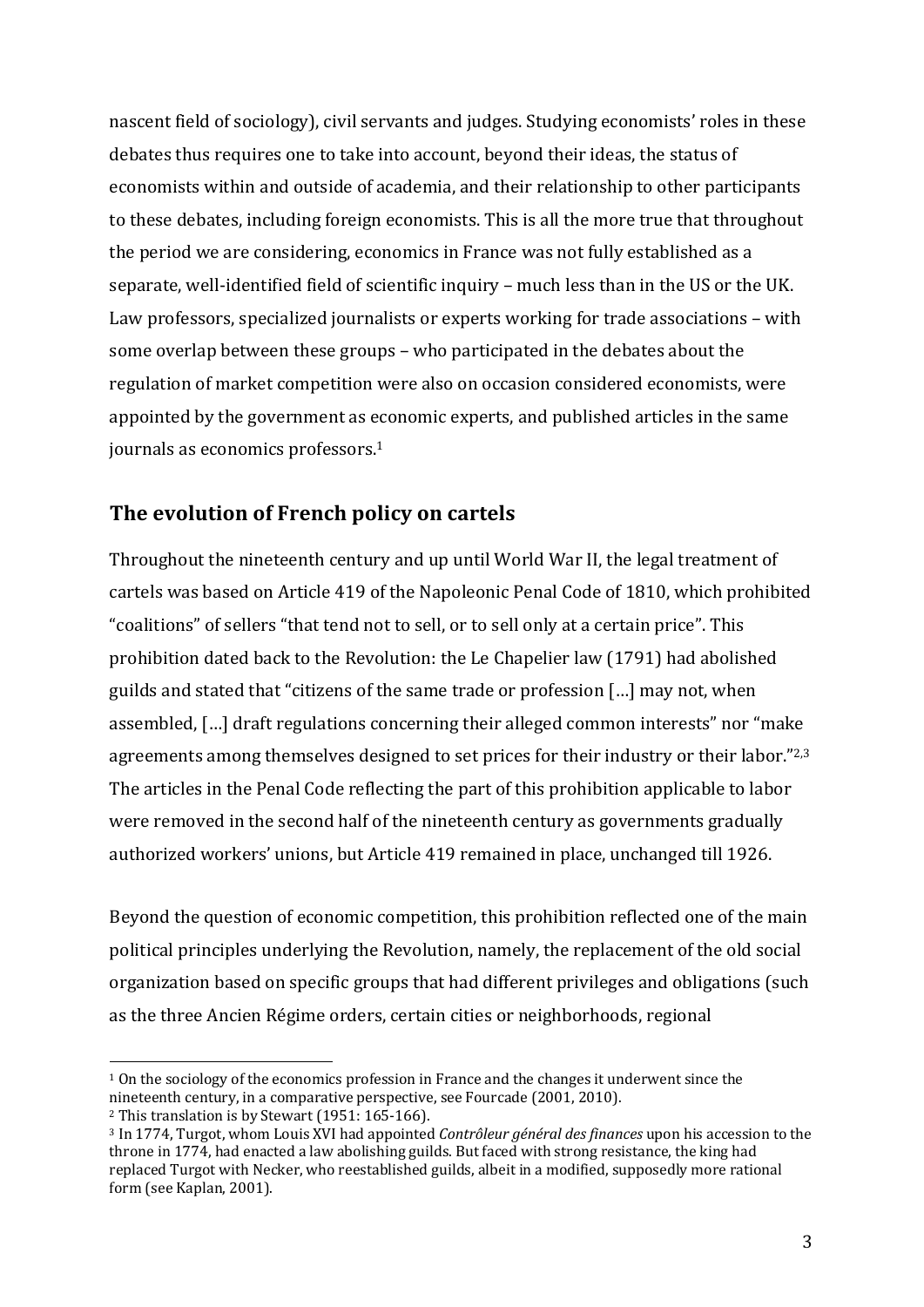parliaments, or guilds) with one based on a unified community of equal citizens, with no intermediate groups. On a more down-to-earth level, the prohibition of agreements between sellers of the same product was initially meant to target 'hoarders' of commodities, and primarily grain hoarders. It addressed the long-standing fear that their speculations could aggravate shortages and in some cases cause social and political unrest.

#### Cartels at the turn of the century

Over the course of the nineteenth century, the concern over hoarding gradually made way for preoccupations about industrial concentration, reflecting the rising share of industry in the French economy.<sup>4</sup> Cartel agreements became widespread after the start of the 1873 depression. Most of them took the form of common sales agencies, referred to as *comptoirs*. Their main role was to allocate customers' orders to their members in order to stifle competition and stabilize prices. These comptoirs covered most of the metallurgical industry from pig iron (the 'Comptoir de Longwy', created in 1876) to welded steel tubes (1890), axles (1892), steel beams (1896), sheet and plate steel (1895), coach springs (1896), semifinished bar steels (1897), iron ore (1897), and seamless steel tubes (1910). Likewise, cartels were formed in the sugar, paper, coal, petroleum, textile (cotton spinning in particular) and chemical industries (see, e.g., Freedeman, 1988 and the references therein).

Even though the details of these cartels varied, they all had the same end goal: limiting competition between their members in order to maintain high enough prices by means of mechanisms such as price fixing, production quotas, or a centralized allocation of customer orders to cartel members. Some cartels devised sophisticated mechanisms to ensure that their functioning would not be disrupted by a member's attempt to increase its sales, such as imposing penalties on firms that exceeded their quota or having all cartel members own shares in any member's new plants.<sup>5</sup> Likewise, some cartels devised coordinated responses to the threat of external competition, such as jointly acquiring non-cartel firms and then shutting them down (in some cases destroying their

<sup>&</sup>lt;sup>4</sup> Hoarding cases did not completely disappear, however. As late as the end of the 1880s, a case about copper hoarding made headlines (Freedeman, 1988).

<sup>&</sup>lt;sup>5</sup> Morsel's 1976 study of the chlorates cartel describes such clauses in detail.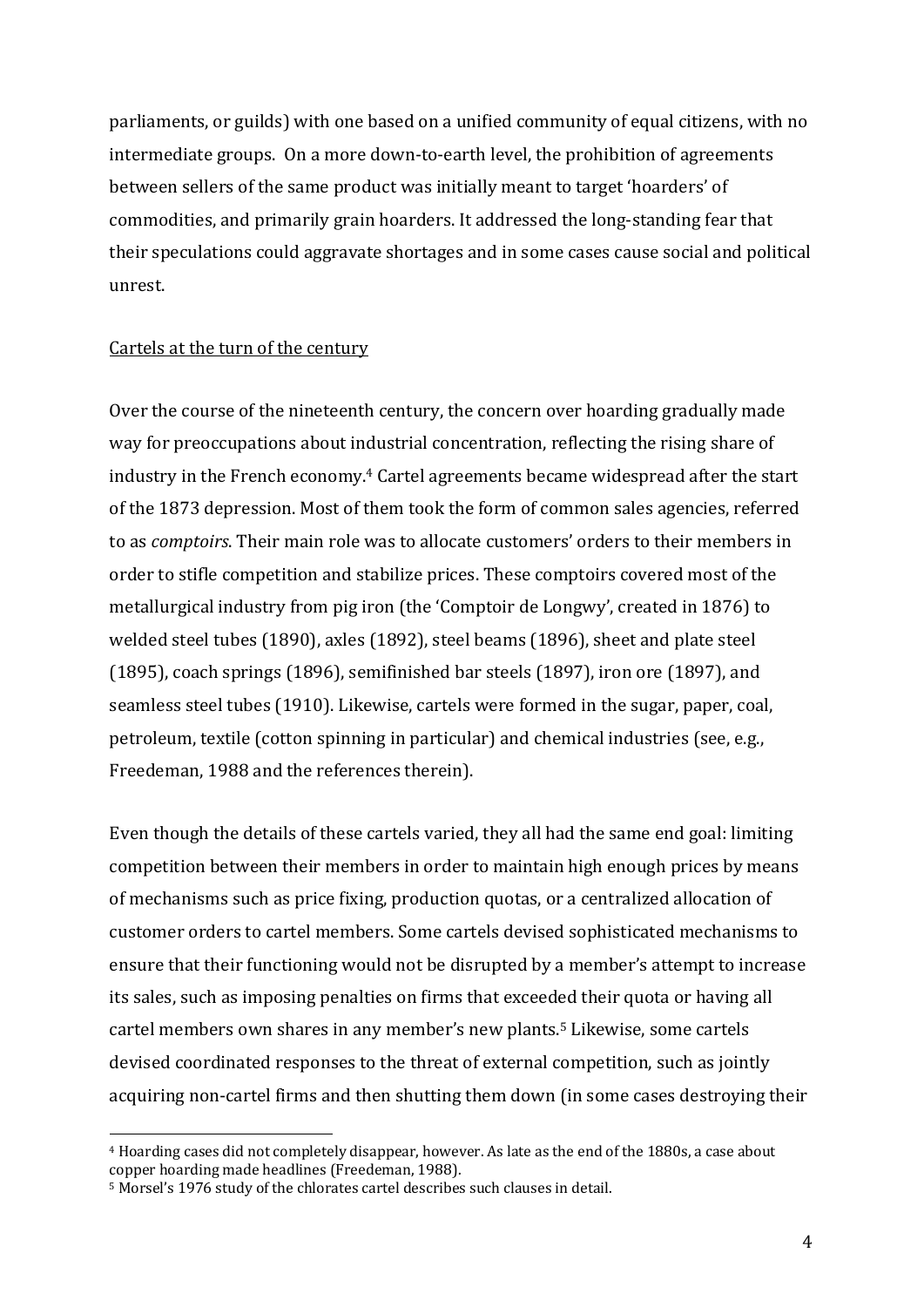machines) $6$  or engaging in temporary predatory pricing to bankrupt entrants and deter further entry.<sup>7</sup>

## Monopolies and cartels between public outrage and judicial leniency

Just like in other industrial countries, monopolies and cartels often aroused strong opposition. One of the earliest examples is the Compagnie des Mines de la Loire, which after of a series of mergers had become a local coal monopoly in Saint-Etienne and its region in the late 1840s. The high prices it charged caused widespread protests from domestic and professional consumers. It was also accused of keeping miners' wages at artificially low levels. These protests were strong enough to lead Emperor Napoleon III to force the Compagnie des Mines de la Loire to dissolve and split into four distinct companies in 1854. Proudhon (1865: 405-408) referred to this episode as an illustration of his "antinomy of competition".

Starting in the 1890s, cartels' misdeeds were regularly denounced in the Chamber of deputies, mostly by left-wing (socialist) and center left (Parti radical) representatives who claimed to relay the general public's anger at cartel-induced high prices. The maritime freight cartel was discussed in Parliament in 1895 and 1901;<sup>8</sup> in 1899 the minister of commerce, addressing the Chamber, mentioned that disgruntled customers had pointed out to him cartels in the alcohol, sugar and metal industries;<sup>9</sup> and in 1901 a long debate took place about two cartels that had caused a major uproar and given rise to legal proceedings – the sugar refining and pig iron cartels.<sup>10</sup>

At the same time however, judges became more lenient. A series of rulings between 1894 and 1902 set a new standard based on the distinction between "good" and "bad" cartels: good cartels, which only aimed to stabilize prices at levels compatible with the

 $6$  Mastin's 2011 study of the Roubaix wool combing cartel that functioned between 1881 and 1914 describes such aggressive measures targeting competitors.

<sup>&</sup>lt;sup>7</sup> Whereas most studies of pre-1914 cartels find that their main effect was to reduce volumes and increase prices rather than to increase productive efficiency, some economic historians have pointed to exceptions to this characterization. See, e.g., Gillet 1973. In some cases, agreements on prices required some product standardization, which could increase efficiency. In some others a common organization for exports could reduce commercial costs.

<sup>&</sup>lt;sup>8</sup> Chamber of deputies, sessions of 14 June 1895 and 18 January 1901.

<sup>&</sup>lt;sup>9</sup> Chamber of deputies, session of 23 November 1899.

<sup>&</sup>lt;sup>10</sup> Chamber of deputies, sessions of 15 and 22 March 1901.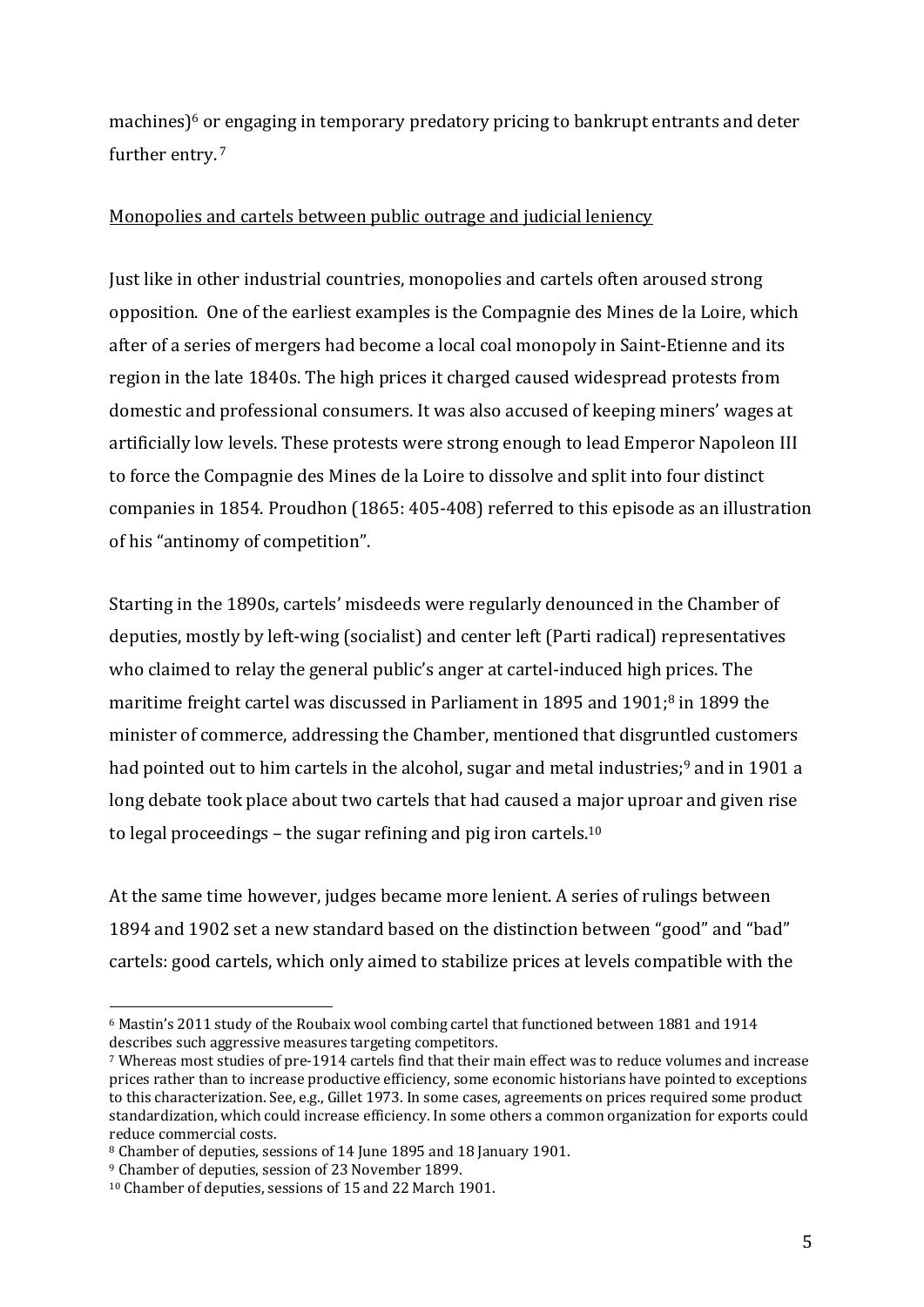"natural operation of supply and demand" rather than to set them at "excessive" levels, were now found not to violate Article  $419$ .<sup>11</sup> The most highly publicized of these proceedings were those on the pig iron cartel, known as the *Cartel de Longwy*, which ended with two permissive rulings in 1902.

Two main factors contributed to this evolution. One of them was the general loosening of the restrictions on the creation of associations of all kinds, and in particular worker unions. This loosening started in 1864 when the Second Empire entered a more liberal phase, and was furthered at the start of the Third Republic, with the 1881 law on associations. The more lenient treatment of cartels – usually referred to as *ententes* (agreements) - also reflected a widely held view that unbridled competition was undesirable as it would lead to instability, large price swings, periodic unemployment, and in some cases a chain of bankruptcies ending in consolidation and monopoly.

## The arguments raised in defence of the French cartels around 1900

According to cartel apologists, "pacifying" and stabilizing markets was beneficial to all, even if it led to slightly higher prices. In particular, cartels were defended on the same grounds as protectionist tariffs had been a few years earlier: they were considered necessary to the survival of many independent medium-size companies, in line with a specifically French economic ideal that reflected the national character: individualism, a strong democratic spirit and a distaste for gigantic organizations. Just like tariffs purportedly protected small agricultural and industrial producers from the violence and chaos of foreign competition triggered by the permanent threat of overproduction (even though, in the words of Jaurès, powerful and wealthy landowners were "hiding behind small peasants" when lobbying for protection), $12$  cartels were meant to protect small and medium-sized firms from domestic cut-throat competition.<sup>13</sup>

<sup>&</sup>lt;sup>11</sup> These rulings include those on cartels between tile producers in the Grenoble area, lime producers in the South-West, pig iron producers in the Lorraine, and book sellers (Freedeman, 1988).

 $12$  Jaurès made that claim in a parliamentary debate on agricultural tariffs in 1887.

<sup>&</sup>lt;sup>13</sup> Some protectionists, while in principle favorable to cartels, were concerned that combined effect of tariffs and cartels would be too much for the general public to accept and warned that abuses by cartels might trigger a popular movement against protectionism. See for instance Jules Domergue's intervention in the debate on cartels organized by the Société d'économie politique nationale on 21 January 1903 (Bulletin mensuel de la Société d'économie politique nationale, 1903: 12-13).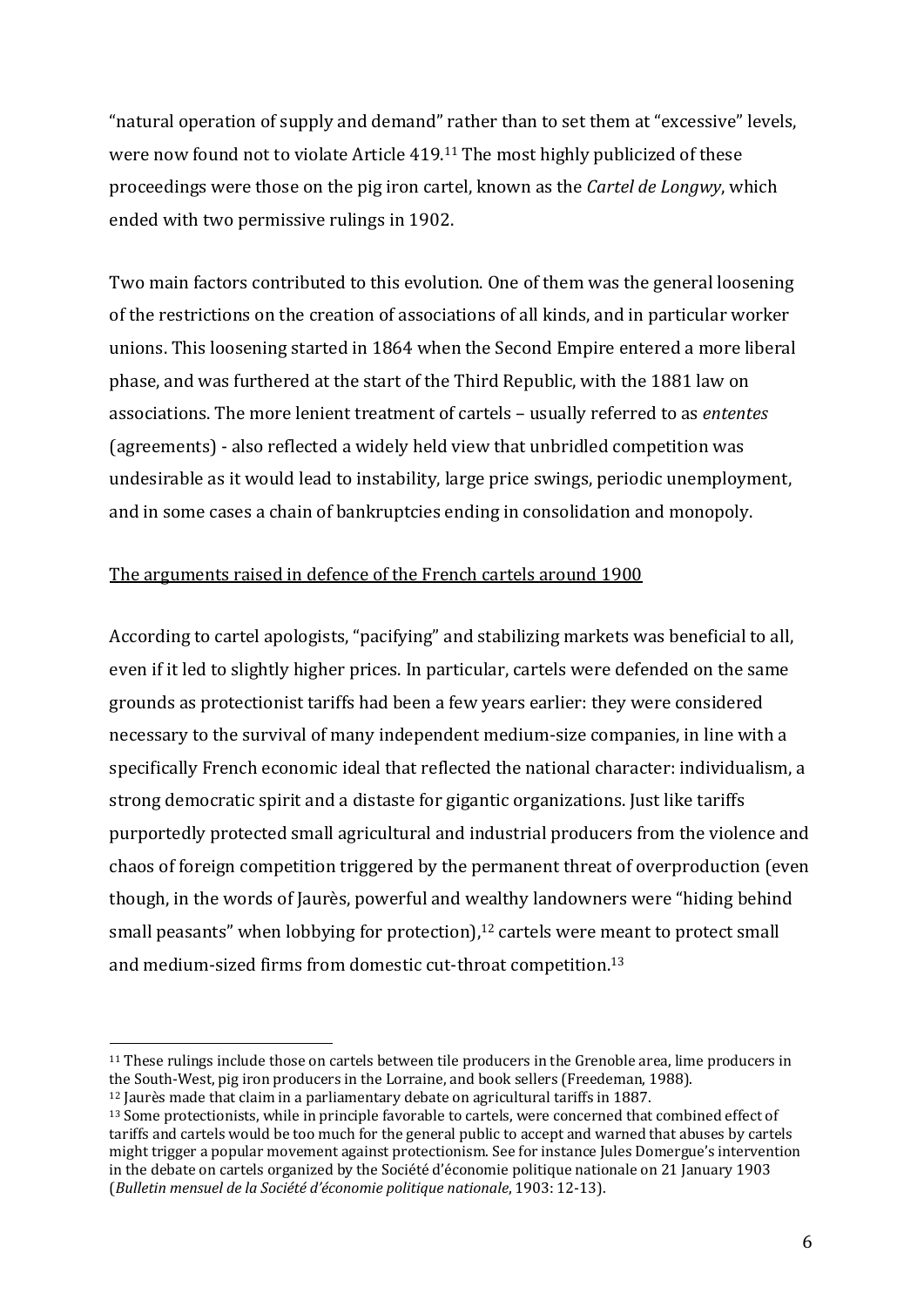The partisans of *ententes* often stressed how different they were from German cartels (or rather, Kartells, as they often spelled them to highlight their teutonic essence) or American trusts.<sup>14</sup> One of the most vocal was Jules Méline, the former Prime Minister whose name was associated with the protectionist tariffs of the 1890s. As a lawyer, Méline represented the Cartel de Longwy in legal proceedings. Beyond courts, he relentlessly presented arguments in favor of French cartels to the general public, in the Bulletin of the *Société d'économie politique nationale* of which he was honorary president, and which had been created in 1897 to support protectionism. According to him, the French *ententes* were an emanation of France's "prudent and moderate" character,<sup>15</sup> in contrast to American trusts, which were denounced as gigantic and oppressive across the political spectrum,  $16$  and to a lesser extent to German cartels.

The partisans of French cartels around 1900 rarely claimed that they fostered economic efficiency. They rather stressed that the main goal of these agreements was modest, that is, to prevent prices from falling to unreasonably low ("debased") levels and to avoid overproduction, considered the main evil afflicting industry, while allowing each firm to retain a maximal degree of autonomy.<sup>17</sup> According to Paul de Rousiers, a lifelong apologist for cartels (see hereafter), French cartels were to be commended for leaving their members "independent from an industrial viewpoint  $(...)$  whereas an [American] trust may be strengthened by a fortunate discovery, thanks to industrial concentration that makes all members of the trust gain from it" (De Rousiers, 1901). Following a similar logic, French cartels were favorably compared to German ones by Jules Domergue (a close associate of Jules Méline) because they did not use the proceeds from high domestic prices to encourage low-price exports: "practiced in that way, a cartel is an absurd enterprise  $(...)$ . The correct model for future organizations is in Longwy, not in Germany". 18

<sup>&</sup>lt;sup>14</sup> However, for the sake of readability, this article will use the word *cartel* unless it addresses the (actual or purported) differences between French *ententes* and cartels in other countries.

<sup>&</sup>lt;sup>15</sup> See Jules Méline's preface to Laur 1903.

 $16$  On the widespread perception of the United States as a frightening "empire of trusts", see chapter 8 of Roger 2002.

 $17$  See the verbatim of discussions on cartels organized by the Société d'économie politique nationale (*Bulletin mensuel de la Société d'économie politique nationale*, 1901, 1902, 1903).

 $18$  This sentence is an excerpt from Domergue's intervention in one of the discussions of the Société d'économie politique nationale (*Bulletin mensuel de la Société d'économie politique nationale*, 1901).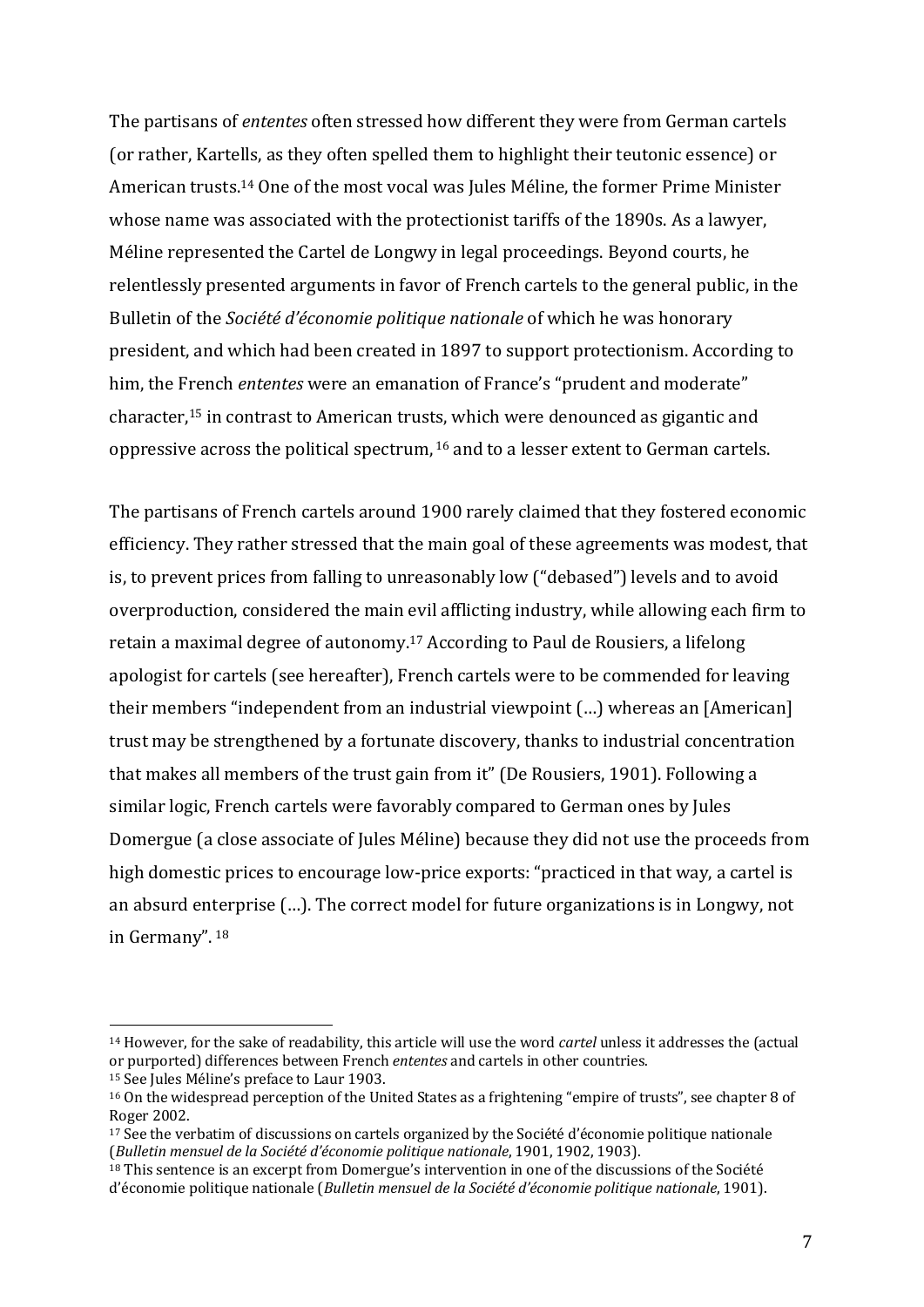This is in contrast with the partisans of American trusts, who appealed to more than just the virtues of price stabilization. They often argued that trusts, almost like full-fledged mergers, allowed firms to pool their technology, rationalize production, and achieve economies of scale. Likewise, the partisans of German cartels praised the rationalization of efforts to penetrate foreign markets. In France, such arguments were rare and the defence of cartels relied on an almost inverse characterization: for the most part, they were depicted around 1900 as an alternative to the kind of concentration and centralized decision-making that was supposed to justify them to the general public in the United States and in Germany. Likewise, protective tariffs were commended as a defence against the "excesses" of American or German trusts – that is, their low export prices that threatened French producers.<sup>19</sup> Except for a few exceptions, the apologists for cartels paid only lip service to the idea that they fostered economic efficiency or consumers' interests, by making vague claims that in the long-run, stability delivered better outcomes for all.

### The renewal of the debates on cartels after World War I

The lenient court rulings of the first few years of the century somewhat clarified the applicable rules and the topic of cartels became less prevalent in the public debate until World War I.<sup>20</sup> However, the war changed this, for two reasons. First, as the war caused the standards of living to fall and "solidarity" in sacrifices to become a cardinal value, profiteering was perceived as intolerable. Accordingly, several local cartels that had affected the price of basic consumer goods, especially foodstuffs, were pursued (Paxton 1977).

The resumption of judicial activity was also caused by the perceived need to rein in the excesses that had been fostered by wartime government policy on industry. Just like in other belligerent countries, the government had encouraged close cooperation within key industries, especially those deemed essential to the war effort. In many industries,

<sup>&</sup>lt;sup>19</sup> See for instance *Bulletin mensuel de la Société d'économie politique nationale* (1901: 216) and Méline's preface to Laur 1903.

 $20$  In all the periodicals studied during the preparatory work for this article, one observes that the frequency of articles on cartels peaks between 1897 and 1903, and decreases afterwards, before increasing again in the 1920s.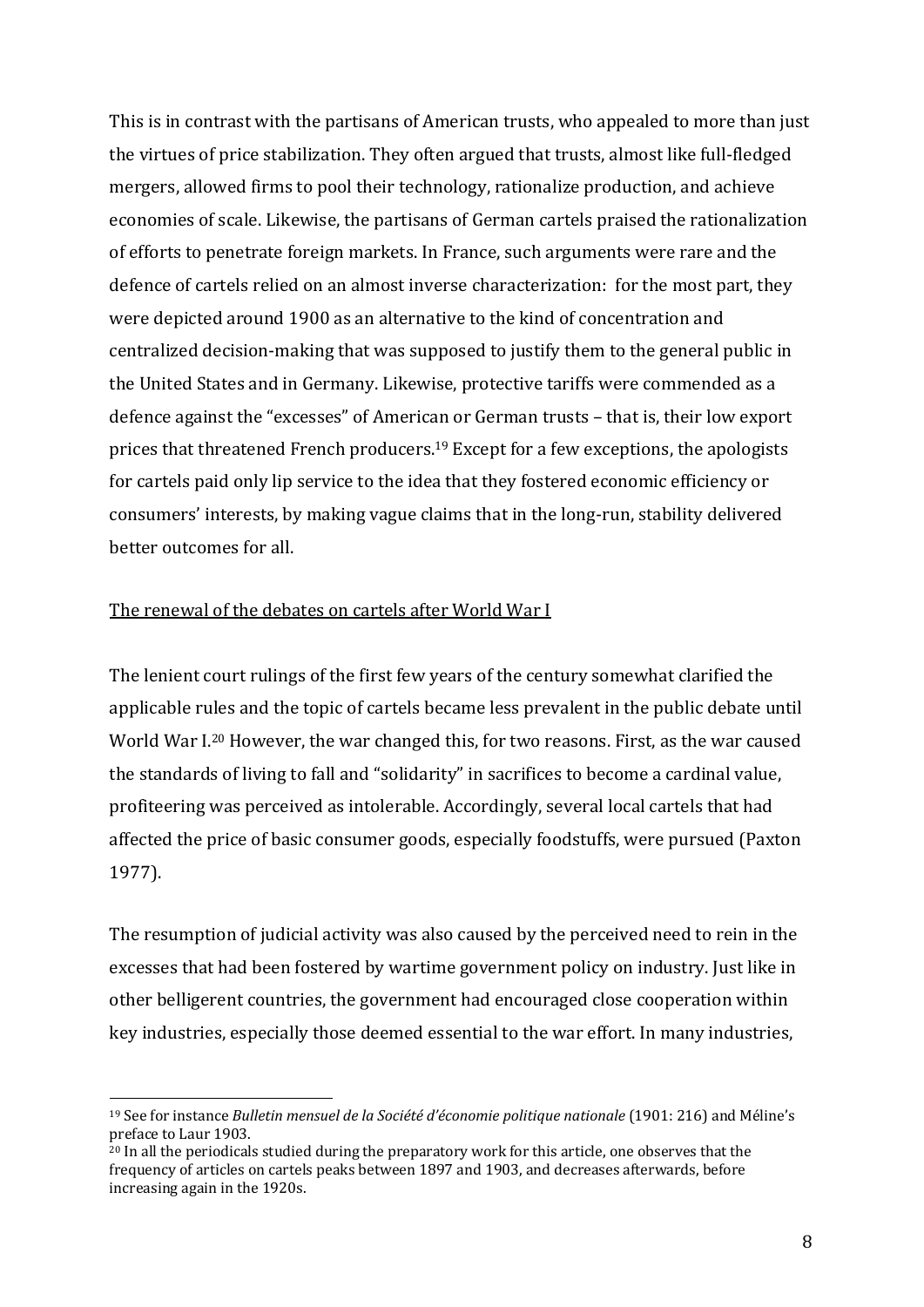the largest firms had formed "consortia" that coordinated the allocation of scarce raw materials and manpower, production and sales, in order to efficiently supply warrelated products. These consortia, which in certain industries were the formal continuation of an earlier informal cartel, were in some cases accused of profiteering through unjustifiably high prices. The most emblematic case was that of the calcium carbide consortium, whose members were targeted in 1915 by a complaint that was the starting point of a yearlong, highly publicized procedure (Paxton, 1977).

These proceedings belied the pre-war view that Article 419 was a relic of pre-industrial times that increasingly permissive court rulings had rendered obsolete. This made a clarification necessary, even though there was no consensus on what this clarification should be.

The tenor of the public debate was different from that of 1900: rather than market stabilization, industrial modernization was now the end goal, especially in view of the need to keep the ever-present German threat at bay. There also was broad agreement that this modernization would require large-scale cooperation, or even mergers, between companies. Views diverged however on whether, how and by whom such cooperation should be controlled. The main worker union, the CGT, demanded some kind of worker control over industry-wide conglomerates. Left and center-left politicians like Albert Thomas (the wartime Minister of Armament) and Etienne Clementel (the wartime Minister of commerce) demanded some government oversight over the creation and operation of industrial agreements. In contrast, Louis Loucheur, the former businessman who had succeeded Albert Thomas at the Ministry of Armament in 1917, concurred with business leaders who asked for government intervention to stop now that the war was over (Kuisel 1981).

The parliamentary debates on the reform of the old Article 419 lasted from 1922 to 1926 (see Paxton 1977, Freedeman 1988, and Chatriot 2008). Public sensitivity to high prices caused by the return of inflation from 1923 onwards made it politically inexpedient to explicitly remove the ban on agreements between competitors. Instead, according to the law that was enacted in 1926, Article 419 was, from now on, applicable only to "coalitions leading to prices that would not be the natural result of the operation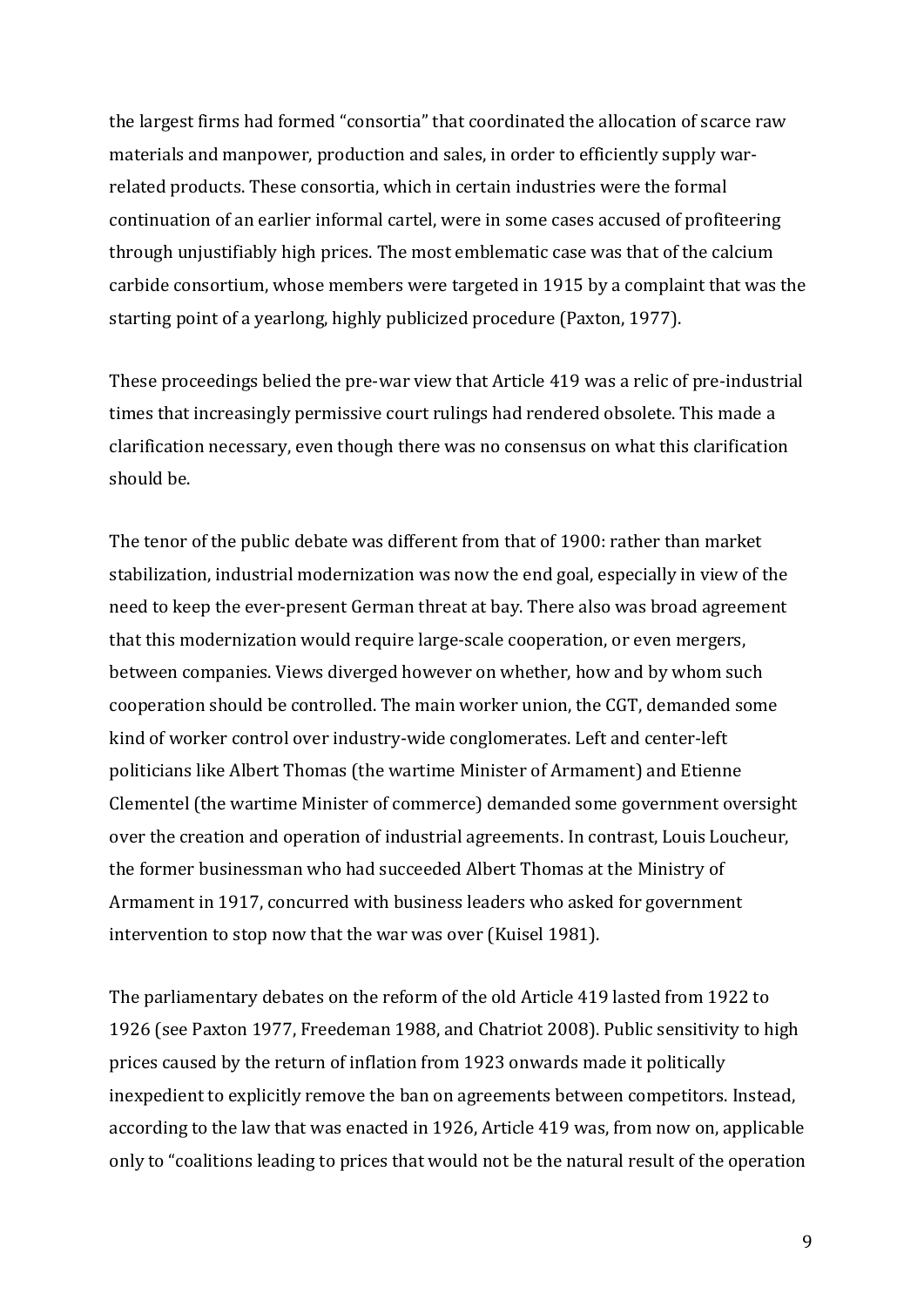of supply and demand". These unspectacular words were in fact meant to authorize cartels provided their impact on prices was moderate: the minister of commerce speaking in the Senate in favor of the draft law on November 19, 1926 explained that it would legalize "agreements that only aim to sustain a normal balance between production and consumption and market stability while preventing overproduction crises" (*Journal Officiel de la République française, Débats parlementaires*, 1926:1654).

Even though business leaders had claimed that the prohibition of cartels should be relaxed in order to allow for efficiency-enhancing cooperation, in practice nothing in the 1926 law reflected such a concern since the new condition for cartels to be legal was their "moderation", not their potential contribution to productive efficiency – in line with what the partisans of cartels had lobbied for since the  $19<sup>th</sup>$  century, and with the prewar lenient case law.

The overall assessment by later economic historians is that for the most part, the many cartels that flourished under the auspices of the 1926 law (in industries such as metallurgy, coal, chemicals, cement, shipbuilding, wool, cotton, silk) had little to do with productive efficiency, and that they rather slowed down modernization by allowing less efficient firms to survive and by dampening incentives to cut costs or increase quality (Hirsch and Sauvy 1984).  $21$ 

# 'Liberal', pro-market economists: pro-competition, against **government intervention**

At the end of the nineteenth century, economics in France was still an emerging and fragmented field, consisting of several groups that agreed on very little in terms of methodology or policy (Fourcade 2001, 2010, and Le Van-Lemesle 2004).

We start our inquiry with the group that was dominant till the end of the nineteenth century. The *libéraux*, sometimes merely called *les économistes* in public discourse, formed the oldest and most cohesive network. Since the middle of the century, its most

<sup>&</sup>lt;sup>21</sup> Some monographs on specific industries tend to qualify Hirsch and Sauvy's 1984 conclusion that cartels were only "Malthusian". According to Omnès 1980, the combination of mergers and cartels in the steel tubes industry contributed to its modernization.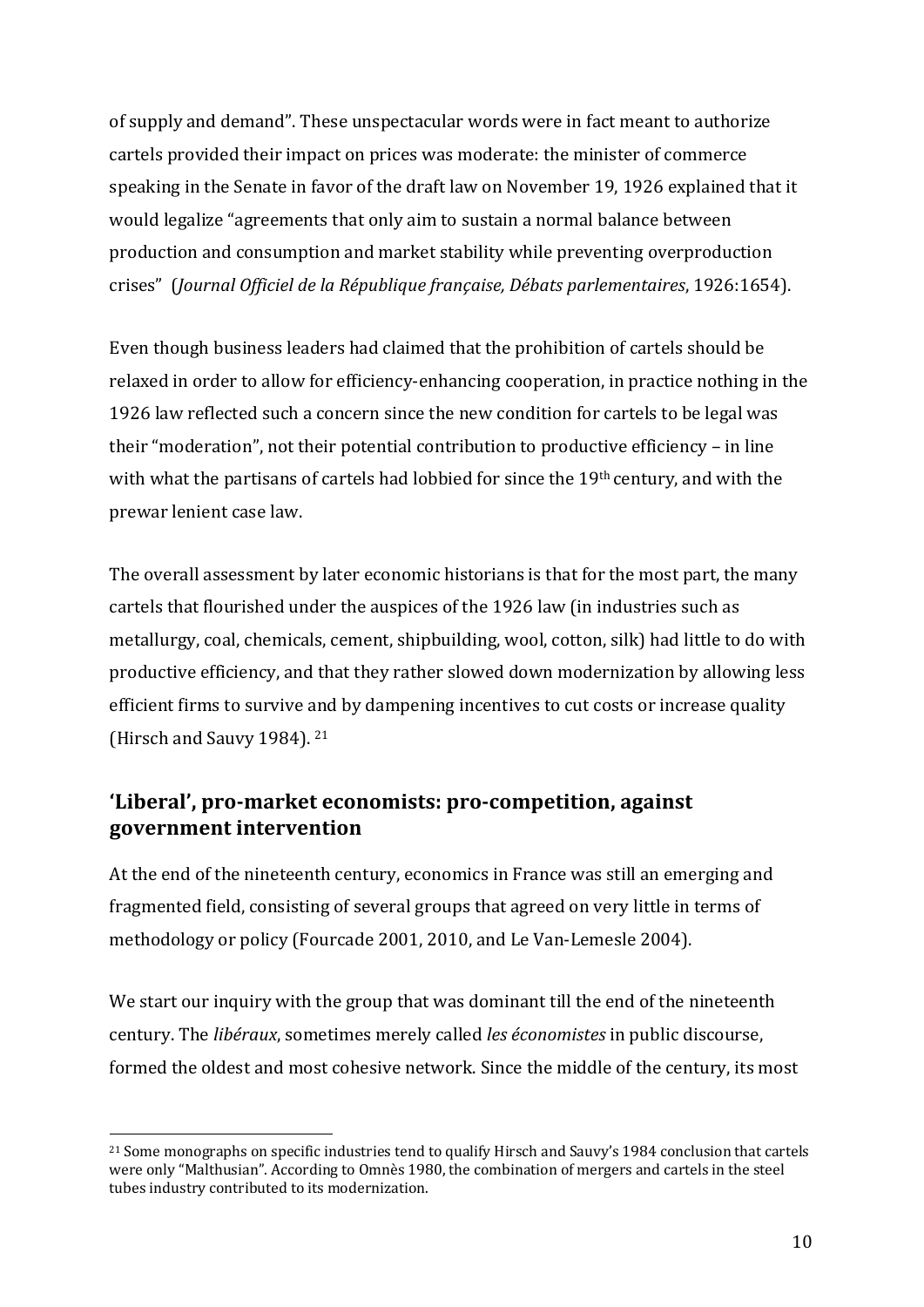illustrious members had occupied prestigious positions in the Grandes écoles and, after its founding (1871), at the Ecole Libre des Sciences Politiques. Their main purpose was political rather than scientific: in the journals they had founded (in particular the *Journal* des Économistes and *L'Économiste Français*) as well as in other influential, more generalist periodicals and in their books, *libéraux* authors such as Paul Leroy-Beaulieu, Léon Say or Yves Guyot extolled the "eternal truths" discovered by the early classical economists to oppose both protectionism and any government intervention that could be labelled as socialist, from income taxation to minimum wages or mandatory social insurance. 

Many of these *libéraux* held powerful positions in politics and business – mostly in sectors that favored free trade, such as banking. The context of their writings was an ever-present fear of socialism, which had been revived by the 1848 revolution and the 1871 *Commune*; and the very real dominance of protectionists in policymaking, especially after 1890.

Their political goals could lead them to distance themselves from classical authors: for instance, they opposed Ricardo's theory of rent because they disliked its relatively egalitarian policy implications such as John Stuart Mill's idea of a taxation of the "unearned increment" or Henry George's land tax. Later on, most liberal economists rejected mathematical economics, both because of their lack of even basic mathematical training and because they disliked some of the policy views voiced by the most prominent mathematical economists, from Léon Walras's self-proclaimed socialism to Alfred Marshall's partial embrace of the progressive tax policies enacted in Lloyd George's *People's* budget in 1910.

Since the beginning of the nineteenth century, and with remarkably little evolution till the 1930s, French liberal economists devoted much energy to extolling the virtues of market competition and warning against the dangers of government interference. For instance, one of Yves Guyot's many anti-socialist pamphlets was entitled *The Morality of Competition* (Guyot 1896). At the end of the nineteenth century, invoking the abstract virtues of competition and laissez-faire against social reformers had for decades been a trope of conservative discourse - including in writings by businessmen or politicians

11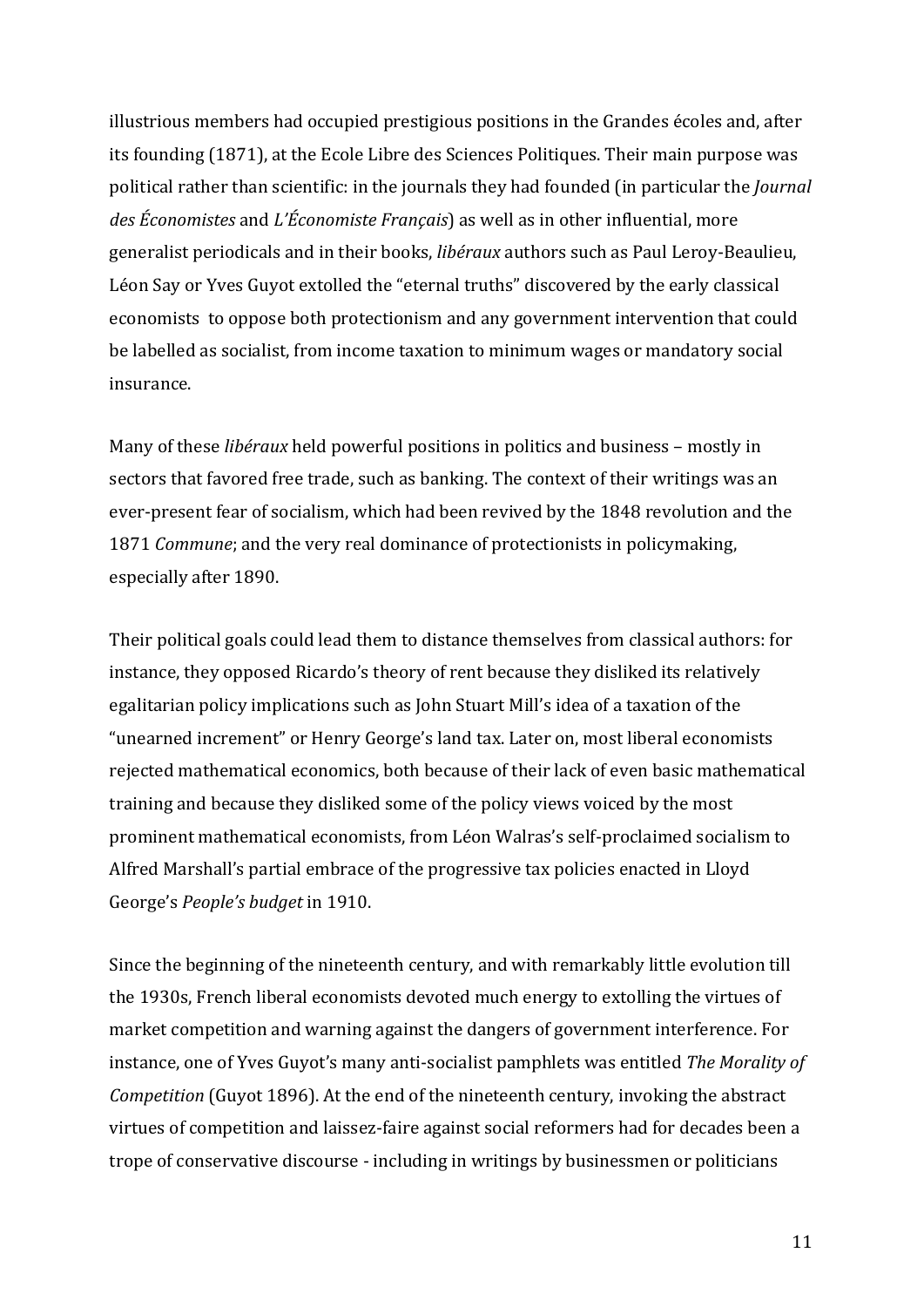whose professed love of competition did not prevent them from advocating protectionism (see, for instance, Thiers 1848:290).

In line with their absolute hostility to government intervention in the economy, French liberal economists advocated a hands-off approach to cartels. This stance was identical to that of most business leaders, to whom several of the major liberal economists had close ties: even though some companies occasionally complained against a cartel that increased the price of the inputs they needed, $22$  business leaders were more united on the question of cartels than on trade policy and the majority of the regional chambers of commerce lobbied for the abolition of Article 419.

Save for a few exceptions, the *libéraux* did not see any tension between their appreciation of competition and their distrust of government intervention, and they emphatically denied that government intervention could be required to protect market competition. As Joseph Garnier (1859) emphatically asked: "What is natural and free competition [...] without the right to enter agreements?"

As cartels became widespread and started to trigger complaints, this appeal to the mere principle of absolute economic freedom was complemented with statements on the innocuousness of cartels and the lack of any justification for government or judicial oversight. Article after article made the same point: cartel abuses could happen only as a result of state intervention, such as tariffs that shielded domestic cartels from foreign competitors, or legal monopolies operated by the government.

With impressive regularity, the *Journal des économistes* and *L'Economiste français* thus published articles on the inefficiency and misdeeds of the government-operated match monopoly (*monopole des allumettes*), with little change from the 1880s to the 1920s, while stressing that absent government support, cartels could not cause harm because they induced reactions on both the supply side (with the entry of non-cartel

<sup>&</sup>lt;sup>22</sup> For instance, Algerian chambers of commerce protested against the maritime shipping cartel that hindered their exports to metropolitan France, and railway companies protested against the cartel in the rail supply industry (Caron 1988).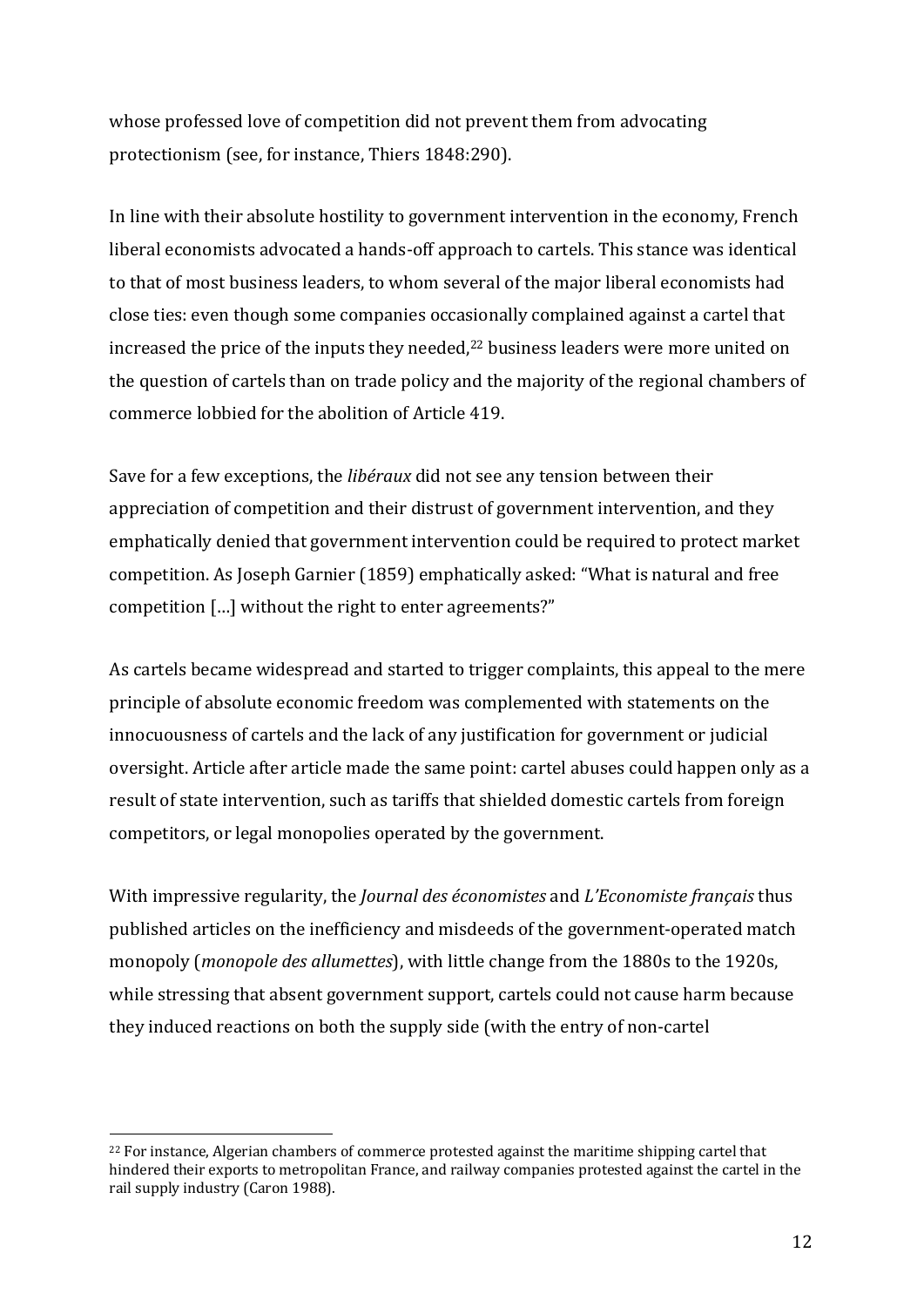competitors) and the demand side (with substitution to other products) that made them largely ineffective.

These arguments were always formulated as general, obvious truths, with only superficial reference to empirical observation. They were also remarkably constant over time. Consider for instance Paul Leroy-Beaulieu, one of the most prominent *libéraux*: in 1900, in an article in which he advocated the abolition of Article 419, precisely at the time when courts were investigating several high-profile court cases involving clear evidence of cartel-induced price increases, he wrote that "one should not take tragically all these trusts that people try to paint as scary" because "in a free market, the law of substitution" is enough to prevent abuses (*Journal des économistes*, 1900; 41(1):119 and 127).  $23$  He repeated exactly the same argument in the 1914 edition of his economics treatise, claiming, with reference to a few past cartels (zinc, coffee, oil, copper) and to his personal experience in business that coalitions are bound to fail and could not durably raise prices (Leroy-Beaulieu 1914, 1:660). He also showed extreme reluctance to concede a role for the government in industries that English-speaking classical or neoclassical economists had recognized as exceptions warranting either price regulation or direct administration by the government – explicitly criticizing John Stuart Mill's statement that competition in postal services was inefficient and even unworkable, and ignoring J. B. Clark's and Alfred Marshall's nuanced views of railways.

To sum up, from the 1880s to the 1920s, the main message conveyed by French liberal economists regarding cartels was reassuring, and above all hostile to any government regulation of competition  $-$  even though their journals occasionally made room for contrarian views.<sup>24</sup> This hostility was a matter of principle  $\overline{\phantom{a}}$  for instance an anonymous contributor to *L'Economiste français* criticized an Austrian draft law meant to submit cartels to administrative oversight by likening it to communist fantasies of absolute statism (L'Economiste français, 1901: 533-535). Liberal economists often described the

<sup>&</sup>lt;sup>23</sup> These statements were made during a discussion of the Société d'économie politique on 5 January 1900. In the same discussion, another liberal economist, Arthur Raffalovich, stated that in protectionist countries such as France or Germany, cartels could have adverse effects. But this observation did not deter him from opposing anti-cartel legislation (both the French Article 419 and the American Sherman Act). He had made a similar point in 1889.

<sup>&</sup>lt;sup>24</sup> See, e.g., Georges Villain's appraisal of the Cartel de Longwy at the meeting of the Société d'économie politique on 5 March 1900 (*L'Economiste français*, 1900: 842-843). Another liberal economist who wrote in favor of stricter enforcement of anti-cartel laws was Edmond Villey.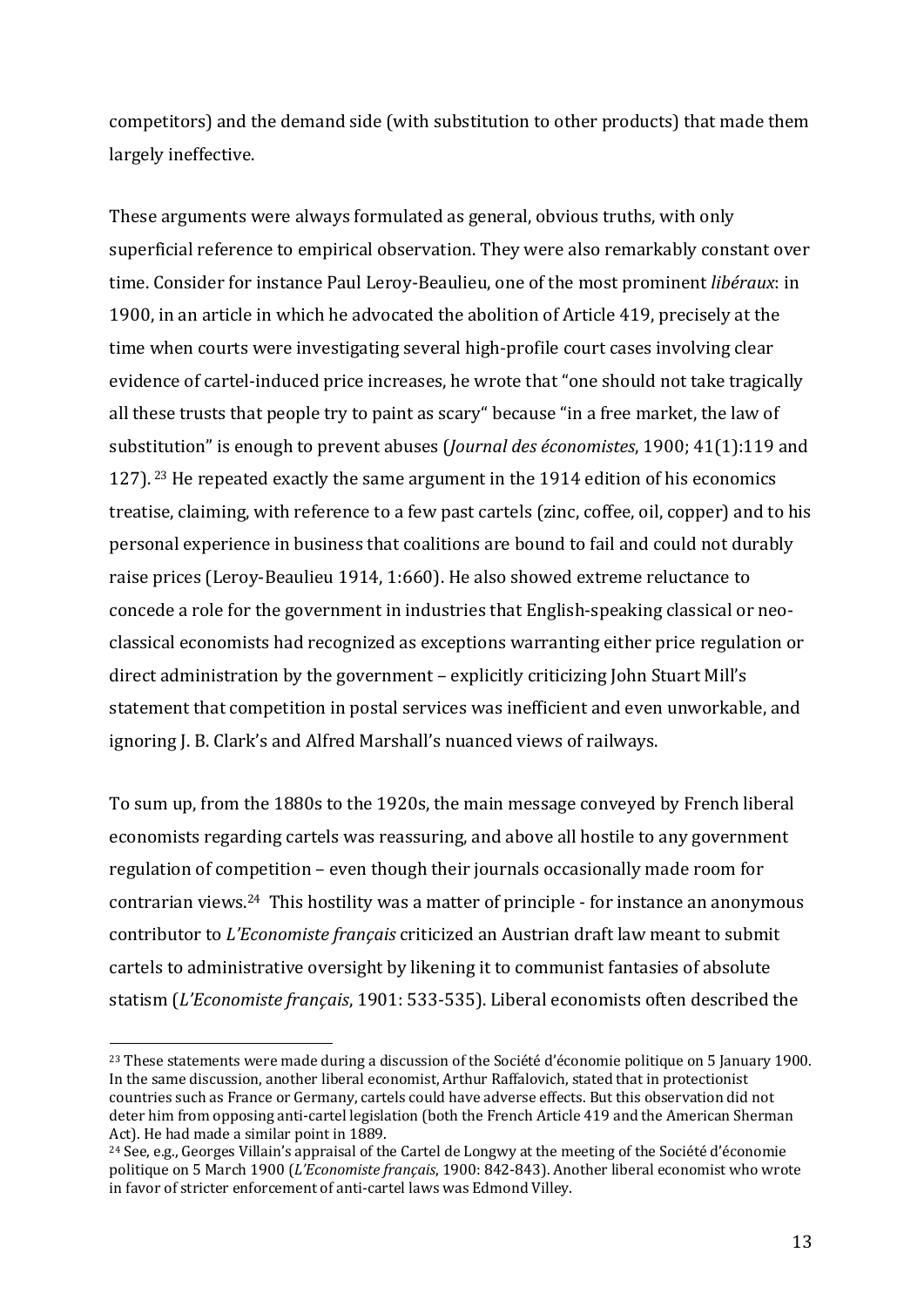full legalization of cartels as an obvious logical necessity, in view of the freedom of association that had been granted to worker unions in 1884 (see, e.g., Nouvions 1918).

Even Clément Colson, who, as a mathematical economist was more exposed to the influence of contemporaneous British and American economists and had an atypical profile within the group of French liberal economists, held a constantly lenient view of cartels and warned against any policy aiming to control or restrict them.<sup>25</sup> In the 1927 edition of his *Cours d'économie politique*, he wrote that "special repressive measures [...] are neither necessary nor efficient" (Colson 1927:265) and that cartels were mostly harmless because they could not raise prices durably unless they deterred entry, and entry deterrence was too costly to be credible.<sup>26</sup> This was exactly the same stance as the one he had expressed more than twenty years earlier (*Journal des économistes*, 1904, 3(1):103-113). In the 1933 edition of his *Cours*, he would argue against international cartels, but only to the extent that they fostered government intervention that tried to control them (Colson 1933, 7:76-79). Just like him, Yves Guyot (1927), who by then was a kind of patriarch of the old French liberal economic school, and the author of the abovementioned *Morality of Competition*, approved the demand by one of the main business confederations (the Union des industries minières) for a full abolition of Article 419, even though the 1926 law had made it practically toothless a few months earlier.

This unchanging and absolute hostility to any legal restrictions on cartels contrasts with the views expressed by contemporaneous neoclassical British and American economists. It is well known that after widespread skepticism regarding the Sherman Act (1890), American economists gradually warmed to antitrust policy. Several analyses of the main American economic journals have documented this evolution, which can be illustrated by a comparison of the 1901 and 1912 editions of John Bates Clark's *Control of Trusts*.<sup>27</sup> Whereas the 1901 edition dismissed the fears of abuse of market power, arguing that such abuses would necessarily trigger entry, the 1912 edition recognized that a trust could resort to certain exclusionary tactics (in particular, selective price-cutting) to deter entry

<sup>&</sup>lt;sup>25</sup> On Colson and his position at the intersection between two separate groups of French economists, the mathematically trained engineer-economists and the liberal networks, see Le Van – Lemesle (2005) and Picory (1989).

<sup>&</sup>lt;sup>26</sup> He had made the same point in the 1903 edition of his *Cours d'économie politique*, as well as in *Organisme économique et désordre social* ([1912] 1918).

 $27$  The 1912 edition was co-authored with J. B. Clark's son John Maurice.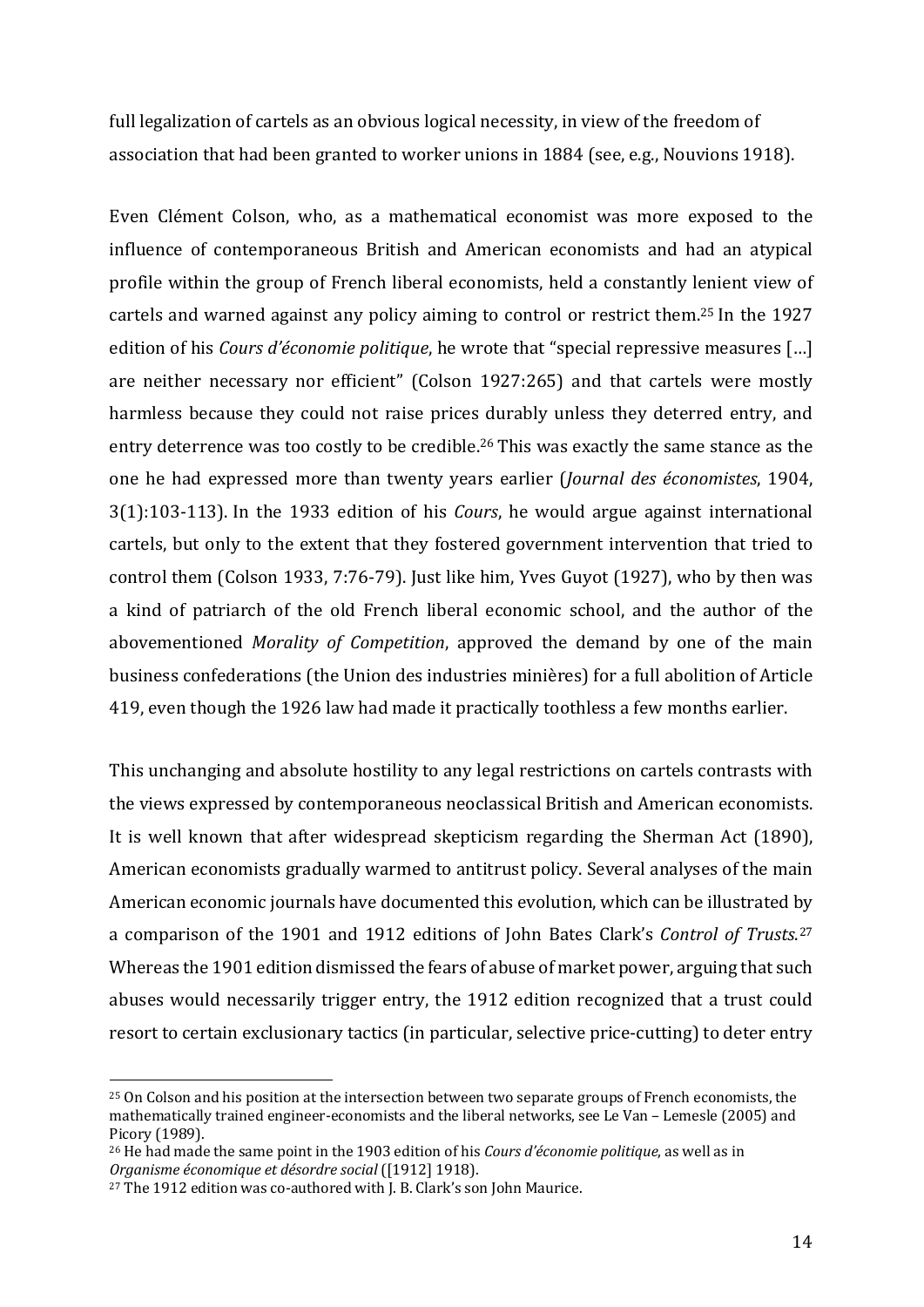and charge excessive prices durably. The causes for this gradual shift have long been discussed (Stigler 1982, Scherer 1989, Mayhew 1998) but one of them stands out: in the course of the legal proceedings that resulted from the application of the Sherman Act, much hitherto hidden information became public, revealing the brutal, sophisticated and often effective exclusionary strategies used by dominant firms or trusts to deter entry or evict smaller, less financially solid competitors. This body of evidence belied the reassuring view that potential entry was sufficient to keep trusts in check and caused many economists to change their mind.

Even though the context in the UK was different - with a total free-trade régime, less industrial concentration and less cartelization - the evolution was similar, at least as regards the (dominant) neoclassical school. Alfred Marshall's stance on trusts, cartels and economic concentration shifted from an almost total lack of concern in 1890<sup>28</sup> to a more nuanced view decades later. In *Industry and trade* (Marshall 1919), he warned that cooperation, even when justified by actual efficiency gains, was always likely to lead to 'militant restrictive monopoly'. He also noted that free trade did not always suffice to prevent cartel abuses in all cases. Just like Clark at about the same time, he warned against exclusionary practices that cartels or monopolies could use to deter entry, such as discriminatory pricing, especially in the form of local price-cutting or exclusive dealing. This explains why, while expressing a somewhat agnostic view of the nature of the desirable government scrutiny, Marshall criticized the suppression in 1921 of the short-lived Standing Committee on Trusts, which in his view could have been a valuable source of information.

French liberal economists' unwavering hostility to any policy restricting cartel activity cannot be explained by differential access to information, since detailed references to the British and American debates were ubiquitous in articles, books and parliamentary debates after the passage of the Sherman Act – including in many of their own writings.

Nor can a different economic situation explain French economists' lack of concern. On the contrary, the combination of protectionism (unlike in Britain) and a smaller

<sup>&</sup>lt;sup>28</sup> In *Some Aspects of Competition*, Marshall (1890:624) dismissed concerns over trusts' ability to exploit consumers by resorting to the general claim that high prices "tempt those on the inside to break faith and those on the outside to start rival works".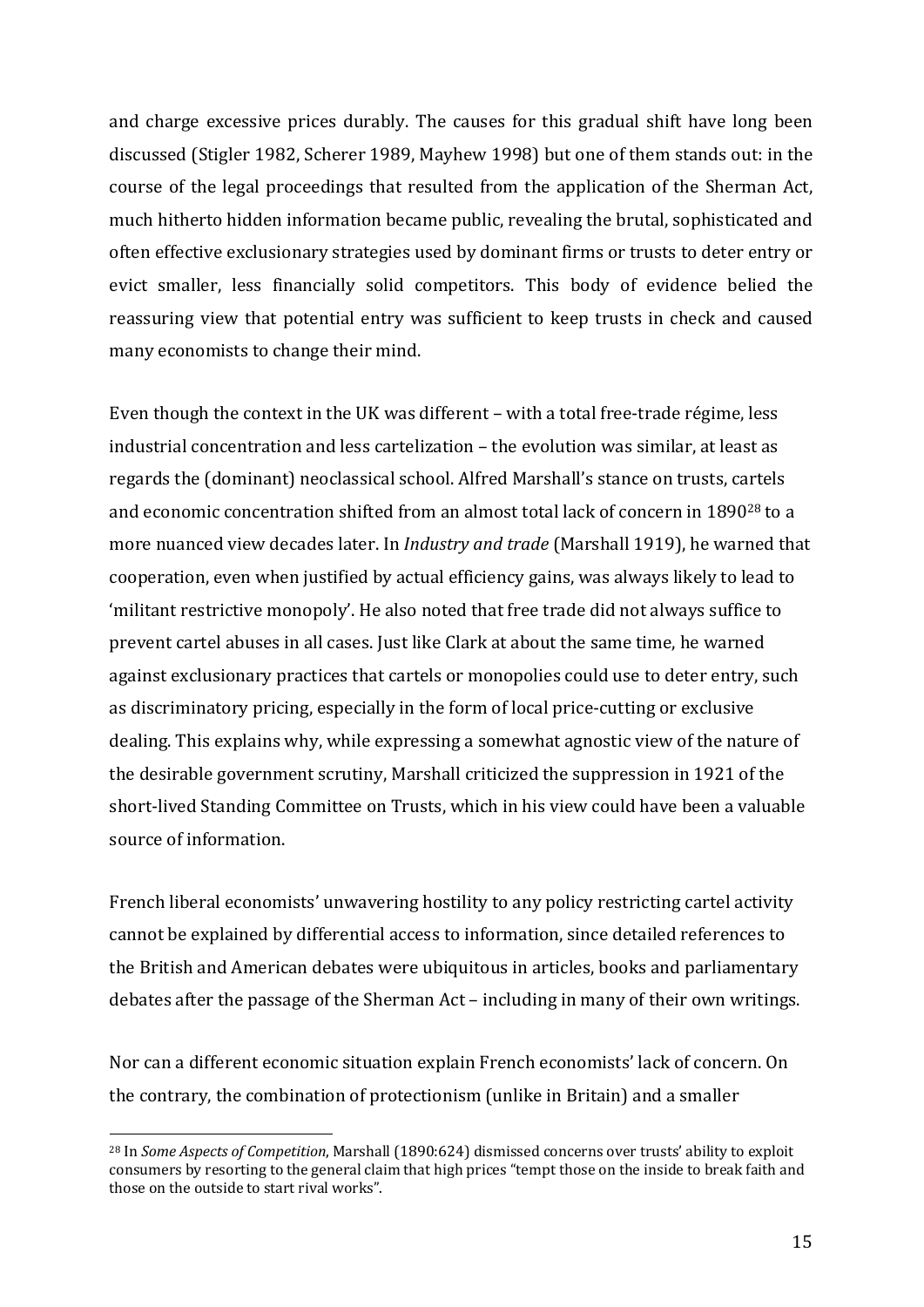domestic market than in the United States was likely to magnify the adverse effect of cartels. In fact, one may be surprised that French liberal economists, having claimed that free trade was the cure to the ills of cartels (Marshall's more nuanced postwar position notwithstanding) and observing that it was unlikely to prevail in the near future, did not advocate some kind of public restriction of cartel activity as a second-best policy.

This comparison confirms that the hostility to the repression of cartels displayed by most French liberal economists stemmed from two principles that overrode all the others: absolute distrust of government intervention and close alignment with business interests.

# **The "solidarist" university professors' lukewarm view of competition**

The second main group is that of the university professors. After the teaching of economics had been made a compulsory part of law studies in 1877, several political economy chairs were created within law faculties. For the most part, they were filled by professors who did not share the *libéraux*' faith in the virtues of unregulated markets.<sup>29</sup>

The role assigned by the government to the holders of these new chairs was to promote views that fell within the consensus that characterized the first decades of the Third Republic, namely the defense of social and economic stability and lip service to cautiously progressive social policies.  $30$  These broad principles left room for vastly different views, from protectionist activism in conjunction with business associations to the promotion of labor-friendly regulations and progressive taxation. But in spite of some heterogeneity, most of the new economics professors shared a professed rejection of the laissez-faire dogmatism of their liberal colleagues. In contrast, they couched their writings in the discourse of *solidarisme*. This doctrine, which was dubbed the 'official philosophy of the Third Republic' (and was associated in particular with the Parti radical that was the backbone of most governments after 1900), stressed the value of cooperation as opposed to competition, and was invoked (by different people) to justify protectionist policies (reflecting the solidarity of urban consumers with farmers), some

<sup>&</sup>lt;sup>29</sup> One of the few exceptions was Edmond Villey, who was also one of the very few *libéraux* who advocated a repressive policy towards cartels and criticized the weakening of Article  $419$  (Villey 1924).  $30$  In the words in Le Van – Lemesle (2004:321), economics professors were expected to "produce

consensus" ("produire du consensus").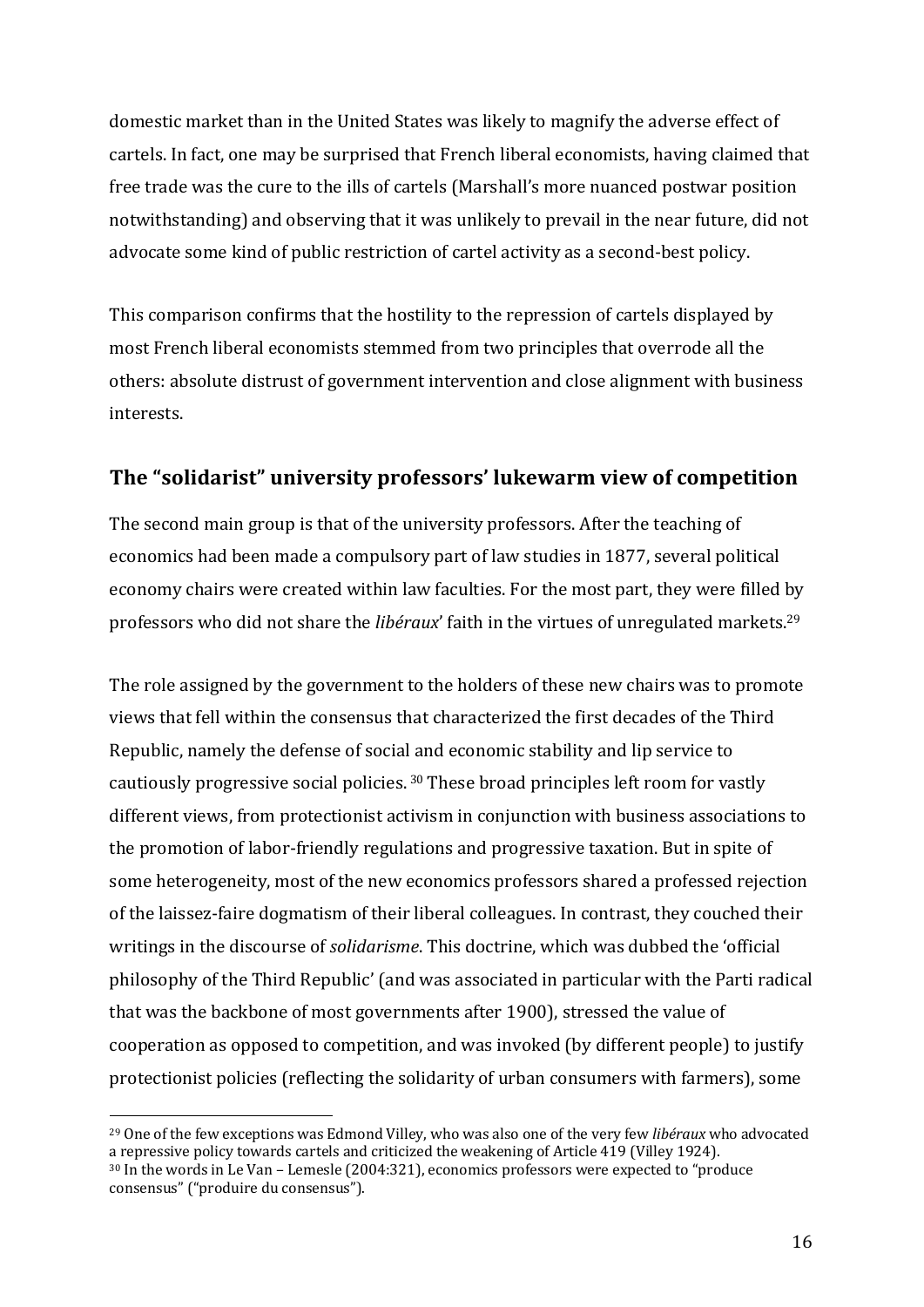social insurance, and the first steps into progressive taxation, in the name of an "implicit social contract" binding together the members of a society.

Accordingly, the treaties written by these professors were critical of competition if it was "excessive", "anarchic", "cut-throat". Consider for instance Paul Cauwès (1843-1917), one of the most prominent professors of economics at the turn of the century. He was heavily influenced by the German historical school and he was one of the founders in 1897 of the *Société d'économie politique nationale*, together with Jules Méline, the politician who as a member of parliament and then as Prime minister was the driving force behind tariff increases of the 1890s. As its name suggests, this association aimed to counter the influence of the older, liberal Société d'économie politique, chiefly on the question of trade policy.

Contrary to liberal economists, he described competition as an unstable state bound to end in monopoly and thus harmful to both consumers and workers. Accordingly, in his *Cours d'économie politique* (1893), while criticizing cartels that practiced "monopoly prices", he claimed that most of the time they had a positive impact because they reduced overproduction and stabilized prices (Cauwès 1893, vol. 2:147-149). Ten years later, after several cartels had created uproar in France, he again praised cartels' stabilizing influence. The only reason he disagreed with calls for a complete repeal of Article 419 of the Penal code was that in 1903, recent court decisions had voided it of its substance (*Bulletin de la Société d'économie politique nationale* 1903).

Cauwès's pro-cartel stance is coherent with his close association with business interests, especially visible through his proximity to Jules Méline, who, having resumed his activity as a lawyer after his time in government, represented the Longwy cartel. The same remark cannot be made about Charles Gide (1847-1932), who as the founder of the *Revue d'économie politique* and the author of the best-selling economics treatise in French (with 26 successive editions from 1884 to 1931), was for several decades the most prominent representative of the economics university professors. He was leaning politically to the left and was the main promoter in France of producer and consumer cooperatives, in the name of "cooperative socialism". However, his greater distance from business interests did not make him an advocate of anti-cartel policy any more than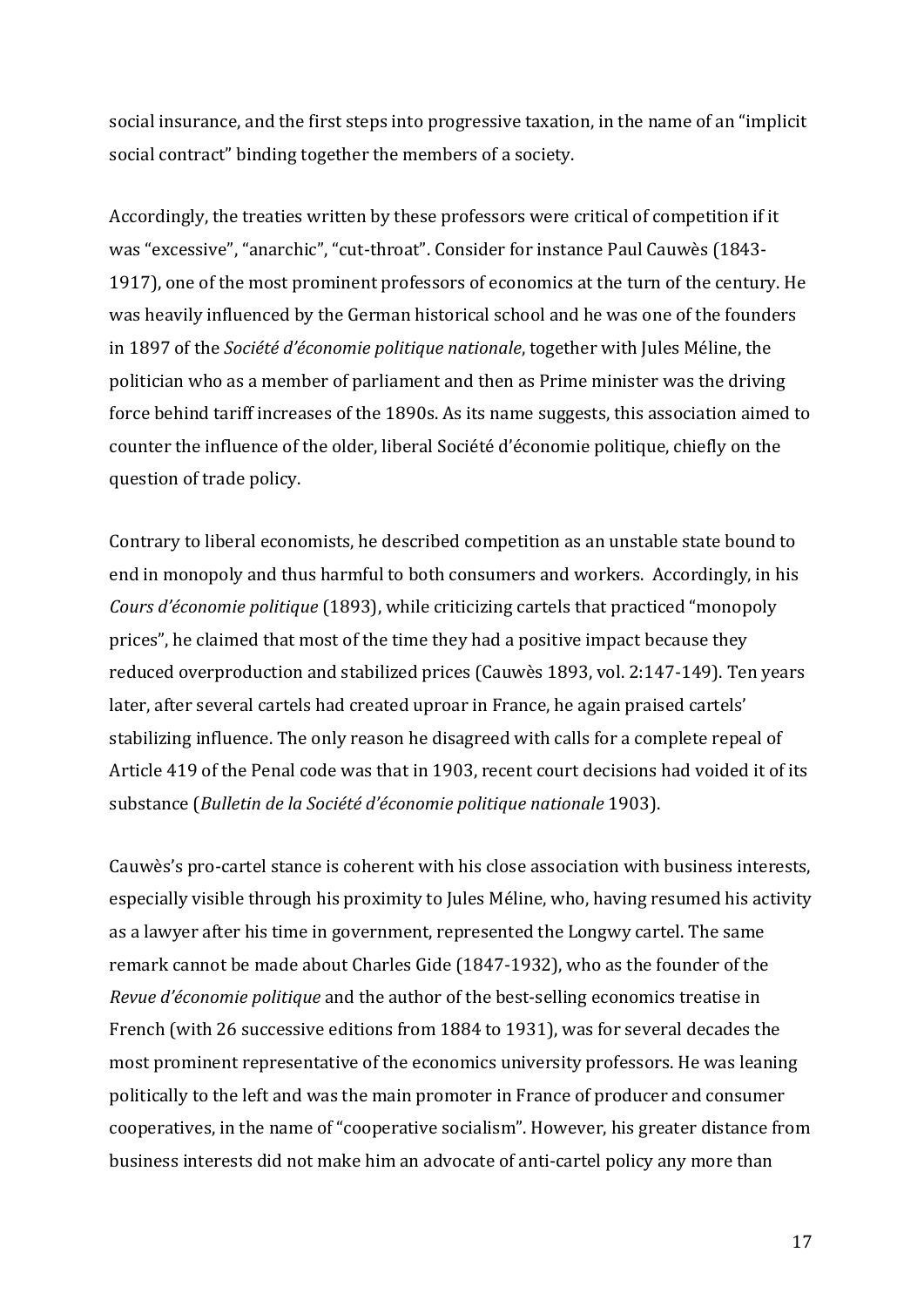Cauwès. A comparison of the many editions of his *Principes d'économie politique* shows an unchanging assessment of competition: while acknowledging its role as a stimulant, Gide mostly stressed the negative consequences of competition: its destabilizing effects on markets often end up in monopoly, it is wasteful, and it induces firms to degrade quality.31

A substantial discussion of cartels appears only in the post-1900 editions, in accordance with the growing importance of the subject in public debate. Gide's *Principes* mention the merits of American trusts in terms of productive efficiency as well as the likelihood of abuse, both by them and by the less integrated French cartels. But, true to his skepticism towards competition and to his preference for cooperative solutions, he states that the most promising solution lies not in the dismantling of cartels, but rather in the development of consumer cooperatives that could wield their buyer power against cartels, allowing society to benefit from the greater productive efficiency and stability cartels afforded without falling prey to their abusive tendencies.

His discussion of possible policies to protect competition is consistently skeptical, when he does not merely ignore them: the 1890 Sherman Antitrust Act is not mentioned until more than ten years after its enactment and its discussion mostly stresses how easily firms can circumvent it. The 1913 edition describes the abuses of Rockefeller's Standard Oil, but it fails to mention that the Sherman Act allowed a court to order its dismantling in 1911. Likewise, whereas earlier editions stressed that one of the many ways firms could circumvent the Sherman Act was by merging through acquisitions, the later editions fail to mention that the Clayton Act was enacted in 1914 to preclude this way out; and the 1926 edition does not even mention the contemporaneous debate in France about the reform of Article 419. All in all, the subject of the repression of cartels seems to have embarrassed this leading proponent of co-operative socialism, who could neither defend competition, to which he was ideologically averse, nor side with cartels whose abuses he acknowledged.

<sup>&</sup>lt;sup>31</sup> This paragraph and the next ones are based on an analysis of the 1893, 1898, 1913 and 1926 editions of his *Principes* (respectively the 4<sup>th</sup>, 6<sup>th</sup>, 14<sup>th</sup> and 25<sup>th</sup> editions).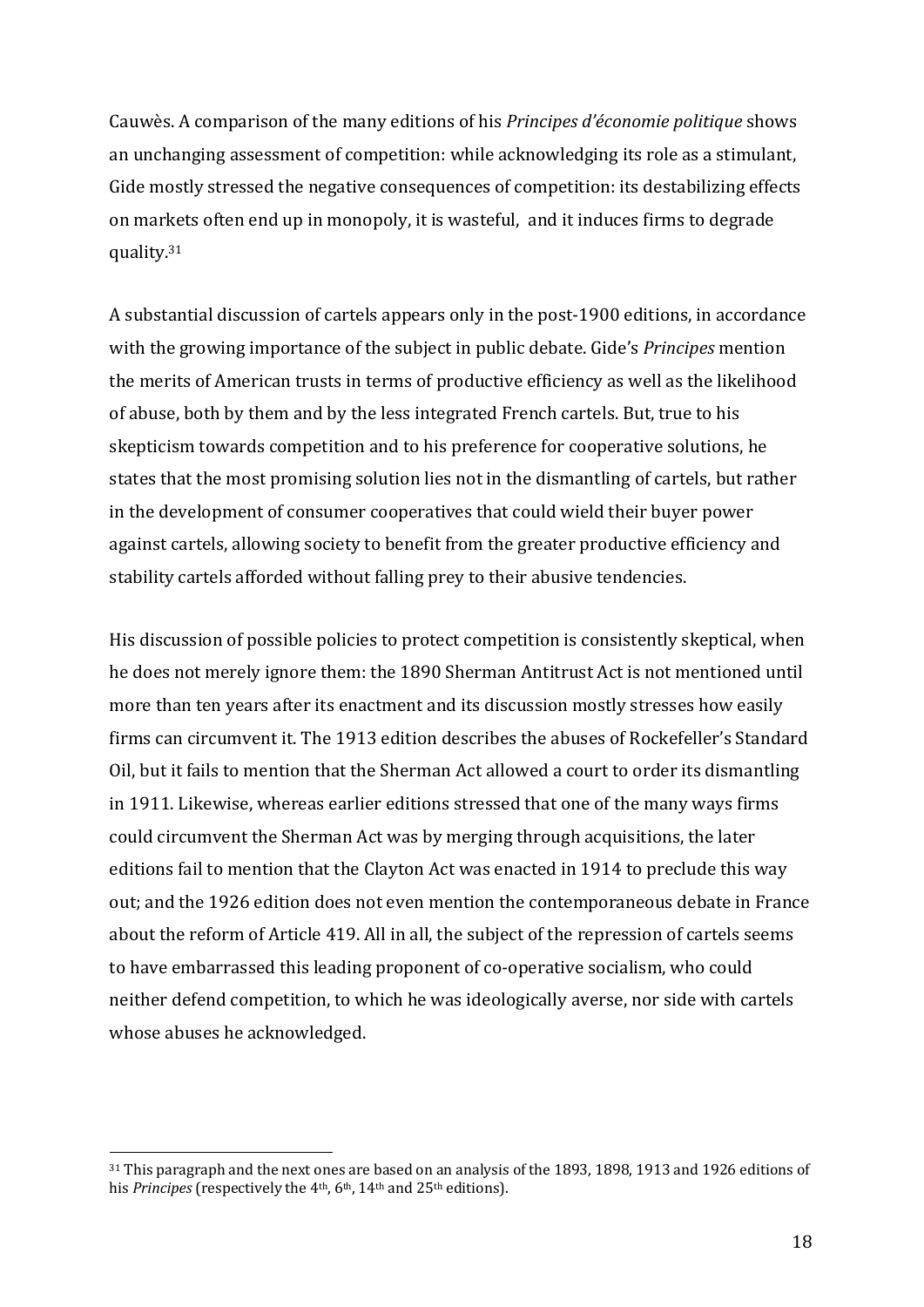#### The specific case of the 'Durkheimian' sociologists-economists

The approach to competition by the founders of French sociology deserves a specific discussion, because of the influence of Emile Durkheim and his disciples in academia and in the larger public debate, but also in policymaking. Several of them, as well as their students (in particular at the Ecole Normale Supérieure) reached positions of power during and after World War I. In particular, Albert Thomas, as Minister of Armament in charge of organizing war production, had the two sociologists-economists Maurice Halbwachs and François Simiand work with him as advisors.

Durkheim was highly critical of economic competition. He doubted that chaotic competition could bring about a spontaneous order and that price adjustments could swiftly restore equilibrium on markets after a demand or a supply shock (Durkheim 1893). But his opposition went beyond the strictly economic question of how quickly competition could balance supply and demand: Durkheim's entire work is largely a critique of individualism, both as a scientific method (he and his disciples rejected methodological individualism in their scathing reviews of neoclassical economists' books, in almost every issue of *L'Année Sociologique*) and as a social reality. According to him, a society mostly ruled by economic competition was bound to suffer from *anomie*, that is, a lack of social order, of structure and of meaning. Accordingly, Durkheim advocated the "urgent" creation of professional associations. He hoped that a new kind of guilds, different from those than had existed before the Revolution, could bring about "cohesion" and "regularity" in a way that would pacify society (Durkheim 1902).

The views of Maurice Halbwachs and François Simiand (who, compared to Durkheim, devoted a much larger share of their work to economic subjects) reflect both this intellectual stance and their policy experience. During the war, they were in charge of organizing cooperation between private companies relevant to war production. They lamented the lingering anti-cartel legislation (Article 419) that threatened to restrict interfirm cooperation, in the same terms as the business leaders with whom these selfidentified socialists had developed close working relationships.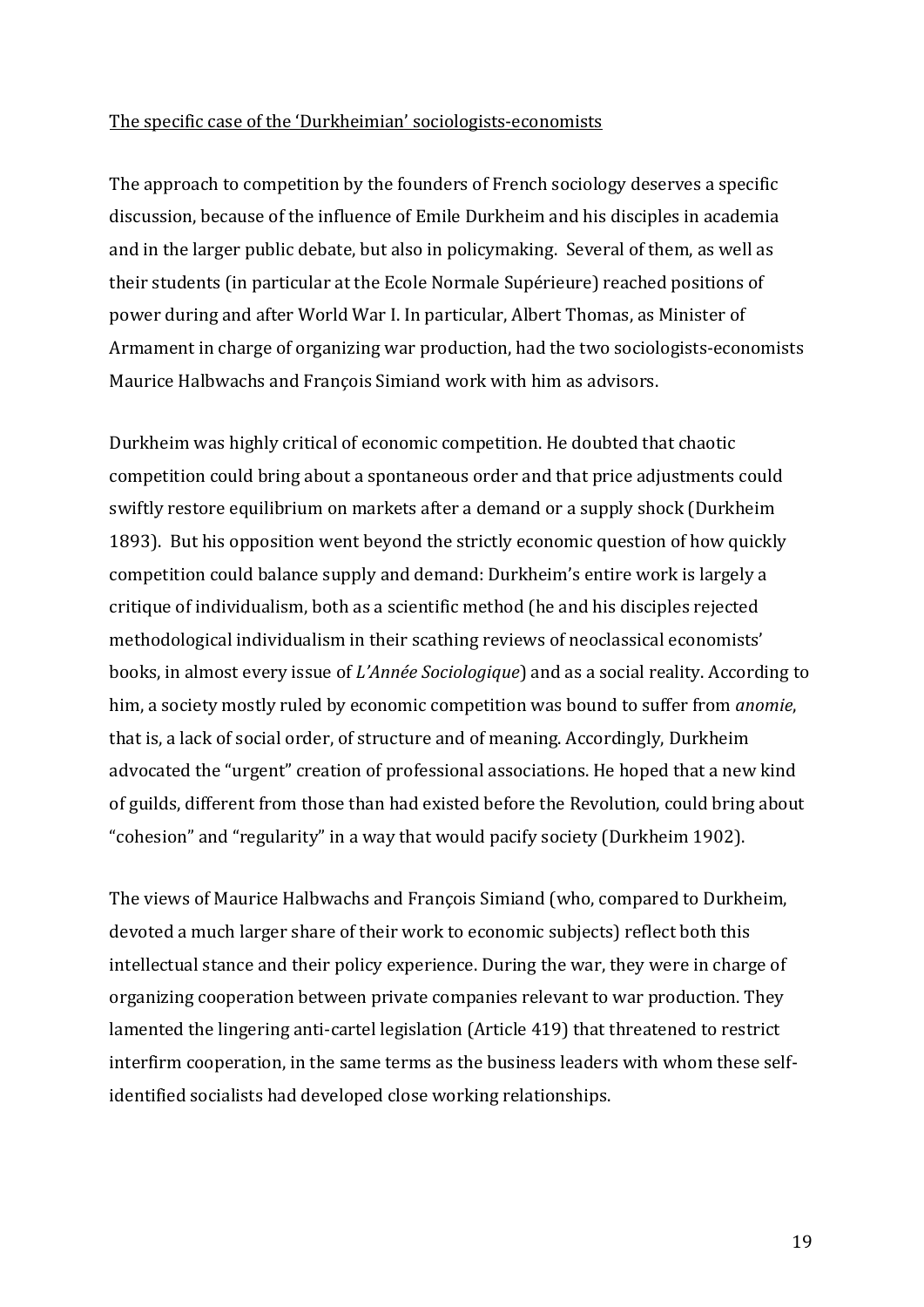During and after the war, Simiand and Halbwachs advocated the repeal of Article 419.32 Even though their advocacy of some kind of government oversight over interfirm agreements was not shared by business leaders and liberal economists, this difference appears minor relative to their main point of agreement, that is, the need to remove the prohibition on such agreements. Simiand's economics course taught in 1930 illustrates this convergence quite strikingly. His assessment of the price effect of cartels is almost identical to business leaders' and (French) liberal economists': according to him, cartels cannot create much harm because any attempt to raise prices will face "competitors and limits" that will make "moderation" the only rational course of action (Simiand, 1932:572-613). Simiand's selective mention of American analyses of cartels and his misrepresentation of their findings also testifies to his pro-cartel bias: he quotes Jeremiah Jenks's *Trust Problem* but not Clark's and Marshall's later and more critical contributions. In addition, Simiand inaccurately claims that Jenks found the American sugar cartel to have had little effect on prices.<sup>33</sup> The dismissal of the finding that in some cases the main effect of cartels may be a price increase at the expense of consumers is all the more striking that Jenks did not derive from this conclusion a blanket condemnation of interfirm coordination. Rather, he acknowledged their possible efficiency merits and he proposed a criterion to distinguish efficiency-enhancing cartels from those that merely exploit their clients: "the actual effects of the industrial combination upon prices form certainly one of the best tests of their usefulness or disadvantage to society" (Jenks 1912: 131-132). That a left-leaning economist such as Simiand preferred to ignore altogether the risk of cartel abuses testifies to the strength of his rejection of competition.

The trajectory and action of economic historian Henri Hauser (1866-1946) is in many ways similar to that of the abovementioned sociologists-economists. He was an academic historian who, like Halbwachs, wrote on a very broad range of subjects (such as religious and diplomatic history), including contemporaneous industrial organization - which exemplifies the extent to which economics was not considered in France a

<sup>32</sup> Paxton (1977:280).

 $33$  According to Simiand (1932: 586-587), the data presented by Jenks on the American sugar cartel that operated after 1887 show that the cartel did not materially increase prices over a substantial period of time. This is at odds with Jenks's (1912: 144) summary of his analysis: "On the whole, the chart seems to make it perfectly evident that the sugar combination has raised the price of refined sugar beyond the rates in vogue during the period of active competition before the formation of the Sugar Trust and the two competitive periods during its existence."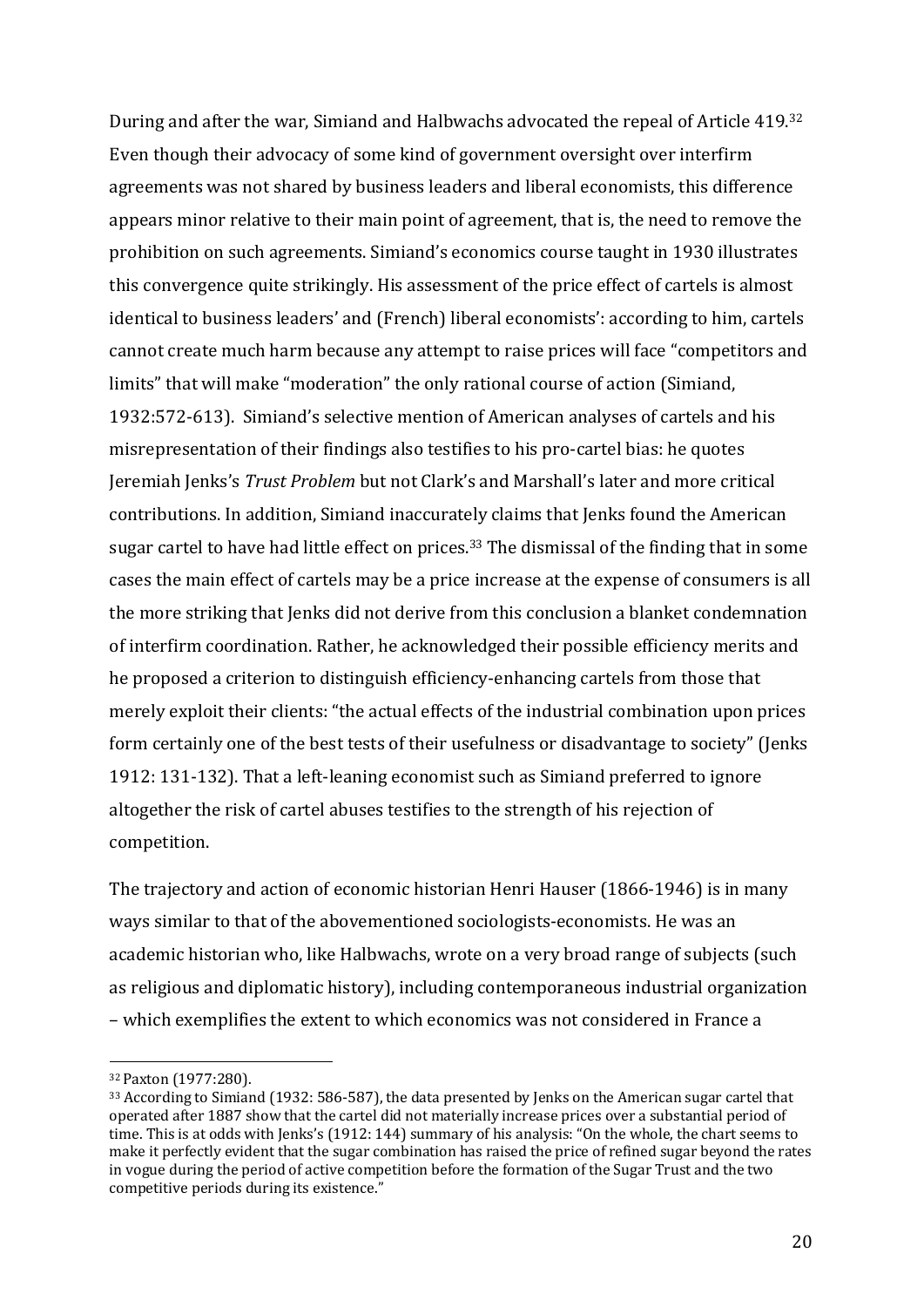separate, highly technical field of expertise. During the war, he was the closest advisor to Etienne Clementel, the *radical* (center left) Minister of Commerce, and as such he was involved, like Halbwachs and Simiand at the Ministry of Armament, in the coordination of war production. Just like them, he was sensitive to the efficiency merits of large-scale production and interfirm cooperation. However, his 1918 proposals for a reform of Article 419 go far beyond the promotion of agreements enhancing productive efficiency: under his proposed wording, interfirm agreements would have been illegal only if they had recourse to obviously fraudulent methods such as the dissemination of false information or the placement of fictitious orders in order to "momentarily cause the increase or decrease of prices" (Hauser 1918). Even though he also suggested that interfirm agreements should be registered as a condition for their clauses to be legally binding, one cannot but notice that this proposal amounted to authorize all cartels including those that were only meant to raise prices or limit output, without any rationalization of production – which is close to the Durkheimians' proposals.

This lenient view of cartels by the leading French economists-sociologists of the Durkheimian school is in contrast with those expressed by the most influential British and German sociologists, respectively Leonard Hobhouse and Max Weber, whose political stance were also center-left. In *Liberalism*, Leonard Hobhouse (1911) denied that competition was bound to degenerate into monopoly, claiming that in the British case, free trade had limited cartelization, thus belying Karl Marx' somber prediction. As for Max Weber, while acknowledging that concentration could increase productive efficiency, he was critical of price-fixing and production quotas by German cartels, which he deemed 'economically conservative' (Roth 2006).

# Left-leaning economists versus left-leaning opinion and members of parliament: ideas versus interests

The skepticism of the abovementioned "solidarist" economists, or the sociologistseconomists (who belonged to overlapping academic, social and political circles, see Topalov 1999) regarding anti-cartel legislation is at odds with the anti-cartel opinions expressed by a large fraction of public opinion and, in particular, left-wing members of parliament. As mentioned above, the topic of cartel abuses was repeatedly addressed in parliament in the last years of the nineteenth century. In 1924, when the *Chambre des*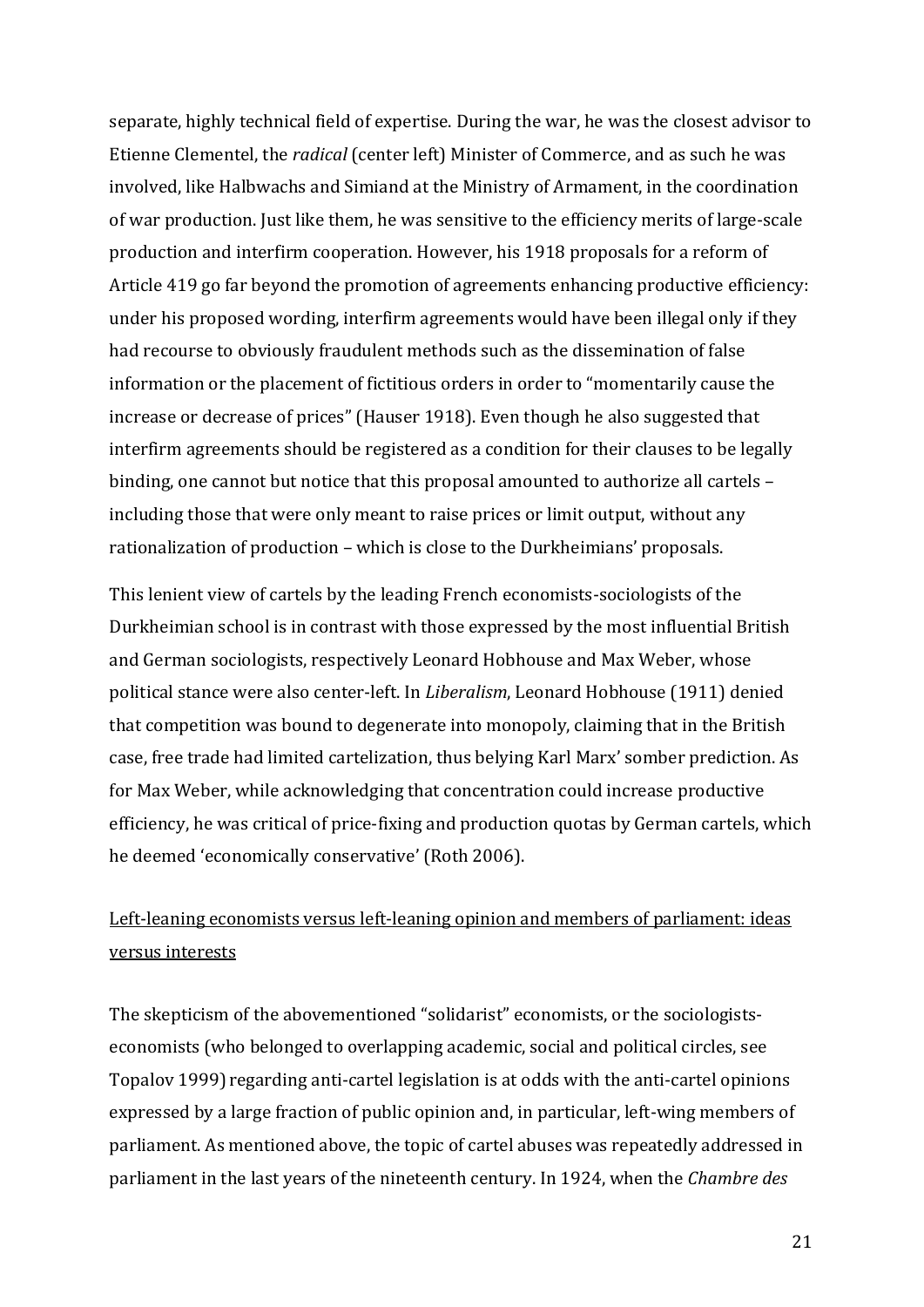*députés* discussed the proposed reform of Article 419, the votes against the loosening of its anti-cartel provisions came mostly from its communist and socialist members.<sup>34</sup> A few years later, the loudest voices against the output restrictions that could result from "rationalization" came from the communist-dominated trade union CGTU, which warned that "capitalist rationalization" would raise prices and cause unemployment, and it accused the more moderate CGT of colluding with business against worker interests (*La Vie syndicale*, 1927).

This contrast points to a conflict between interests and ideas. Many contemporary observers considered cartels to be harmful to consumers - in particular, those who derived income only from labor and not from a share of firms' profits. This made the repression of cartels a worker-friendly policy and this explains why support for the repression of cartels came mostly from the left. On the other hand, endorsing the repression of cartels implied an acknowledgement of the merits of market competition, which was in direct contradiction with the views of most left-leaning economists as we have seen above – and more generally, with the views of left-leaning intellectuals. This principled opposition to market competition was a reaction to the way French liberal economists had since the 1840s invoked the virtues of competition in order to defend the existing social order and to oppose all progressive fiscal and labor policies, however cautious – in contrast to English-speaking economists like John Stuart Mill or Henry George, who had simultaneously extolled competition and advocated relatively egalitarian fiscal policies.

## **Industry experts in defence of cartels in the name of modernization**

The last important group of economists we need to mention is the so-called industry experts, who were active in the debates about cartels and industrial policy more generally. These authors were for the most part business leaders who wrote books and articles on the side, journalists or "public intellectuals" who had been hired by industrial associations to work as lobbyists.

<sup>&</sup>lt;sup>34</sup> See the detailed analysis of the March 14, 1924 vote in Paxton (1977:29).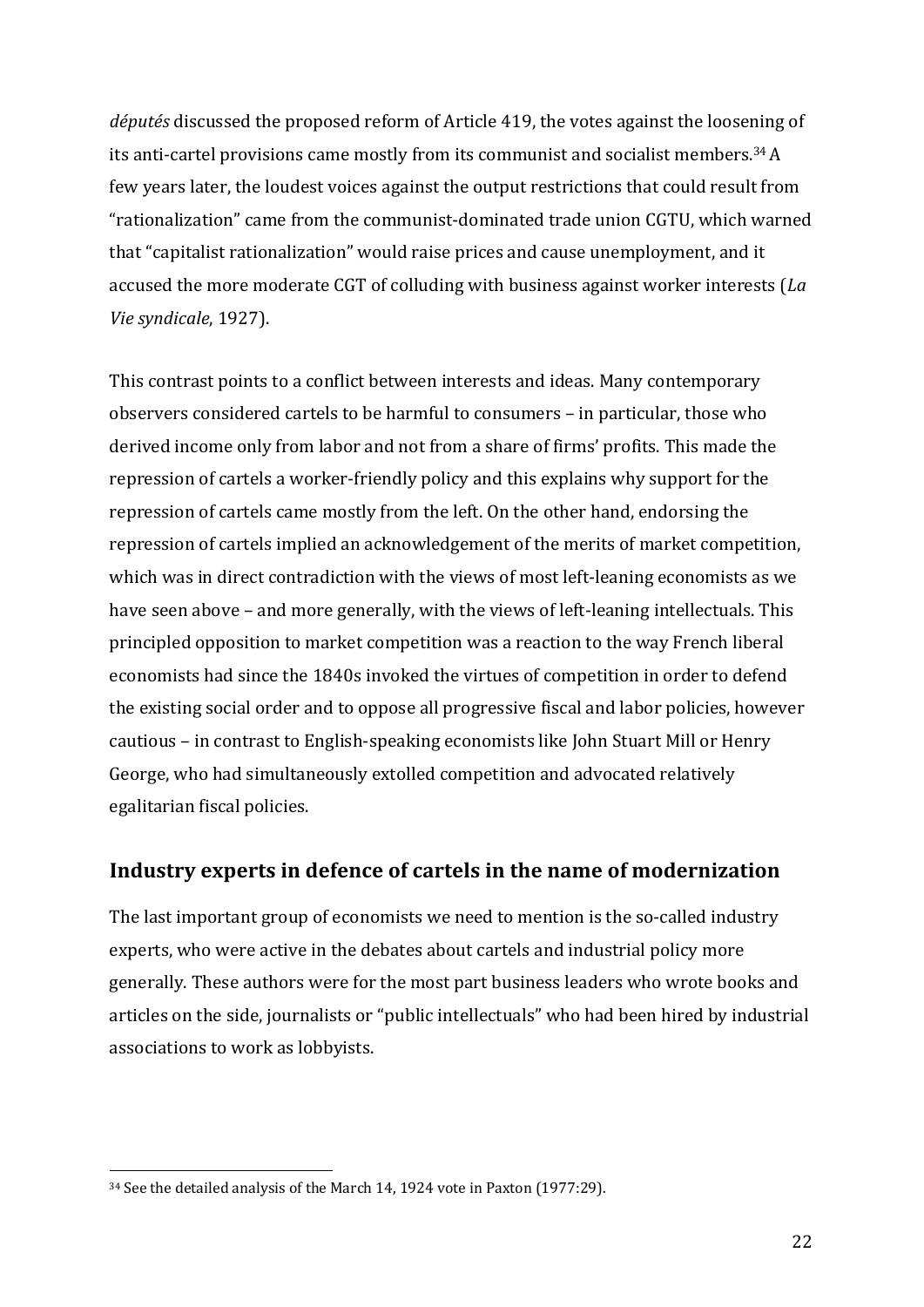Owing to the uncertain status of economics, which was not considered a distinct academic field, frontiers were porous between positions in business, government, and academia (in particular in the Grandes écoles, which had a more practical orientation than universities). The men considered the best specialists of industrial economics in France in the first decades of the twentieth century, who were consulted by various governments, had careers straddling these three spheres. They found themselves at the center of joint efforts by certain business leaders, government officials, and politicians to modernize French industry through a mix of mergers, interfirm cooperation and government intervention (see Kuisel 1981).

Paul de Rousiers (1857-1934) was considered the best-informed specialist on cartels in France. A polygraph who made a living as the secretary-general of the shipbuilders' association and who wrote on subjects ranging from the British working class, to French havens, elites in modern societies and modern American civilization, he authored several articles and books on cartels: *Les industries monopolisées (Trusts)* aux États-Unis (1898); Les Syndicats industriels de producteurs en France et à l'étranger (trust – cartells *– comptoirs – ententes internationals)* in 1901, with several subsequent editions; as well as a report on cartels for the committee preparing the 1927 International Economic Conference of the League of Nations, to which he was appointed as an expert. Even though these writings span almost three decades, they express an unchanging view, namely that the market stabilization made possible by French cartels was beneficial to all and could never lead to abuses similar to those of American trusts.<sup>35</sup>

Another businessman considered among the best experts on cartels was Henri de Peyerimhoff (1871-1953), whose career alternated between being an administrative judge, a high official at the ministry of agriculture and one of the leaders of the coalmines association, the *Comité central des houillères de France*. He was also the vicepresident of the *Conseil national économique*, a government-sponsored council that included labor and business representatives, after its creation in 1925.<sup>36</sup> He was appointed to the French delegation at the 1927 International Economic Conference,

<sup>&</sup>lt;sup>35</sup> For a monography on Paul de Rousiers, see Savoye (1988).

<sup>&</sup>lt;sup>36</sup> On Peyerimhoff, see Chatriot (2005) 2013.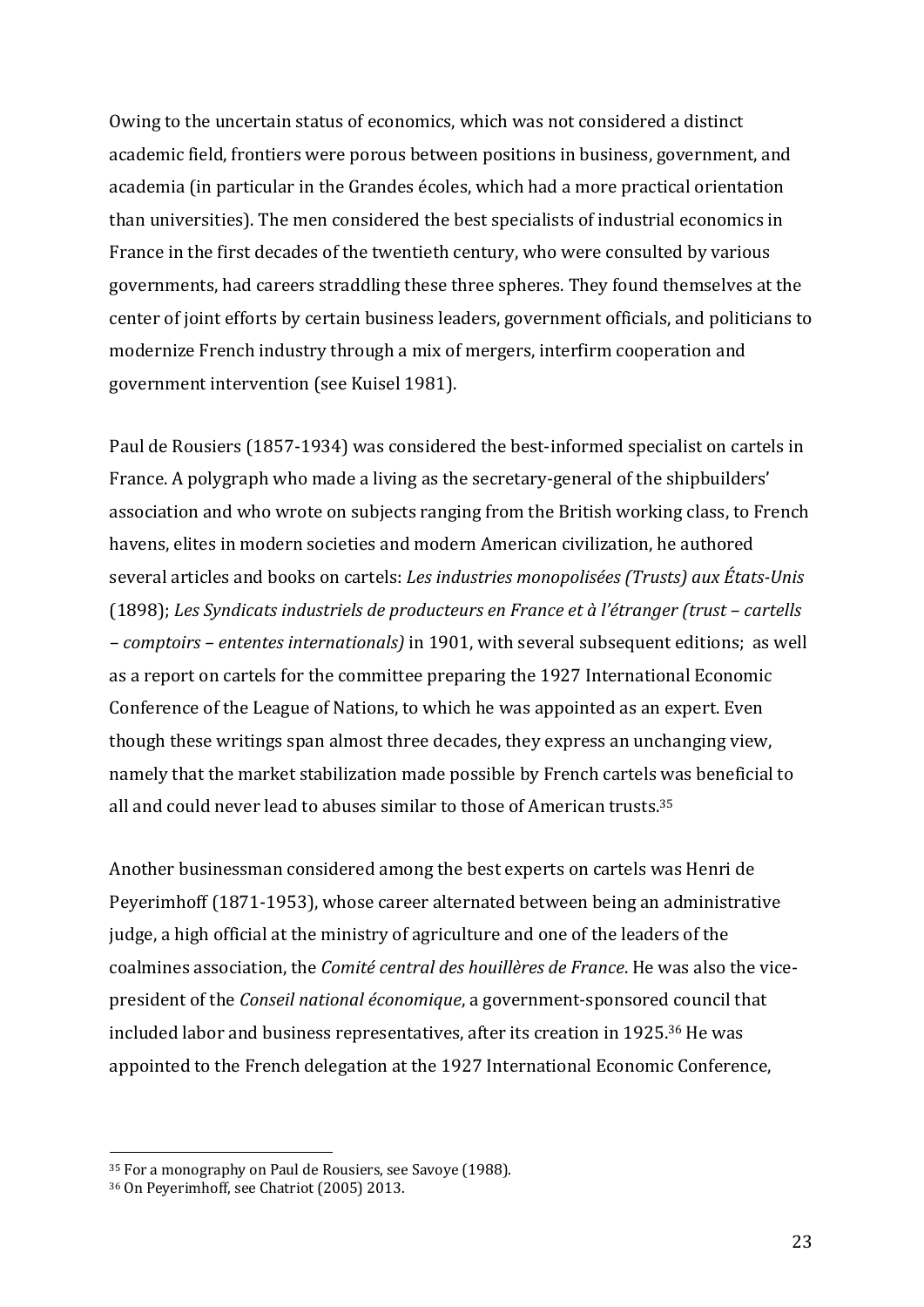where he defended cartels, which according to him should be free from government oversight, a position he defended again in a 1929 article.

The 1927 conference led to no tangible decisions except the creation of a committee tasked with the study of cartels, the International Industrial Cartel Committee (CEII). One of its members was the industrialist Louis Marlio (1878-1952) who after a few years in government, became a business leader in the aluminium and electricity industries (he ended up being chairman of the aluminum company Péchiney), one of the leaders of *Redressement français*, an organization promoting the modernization and concentration of French industry; while at the same time being a professor of economics at the Ecole nationale des Ponts et Chaussées and the Ecole libre des sciences politiques (Morsel 1893). Unsurprisingly, Louis Marlio's report on the global aluminium cartel (to which his firm, Pechiney, was a participant) for the CEII was not particularly alarming, no more than an article on the same topic that he published in *La Revue de Paris* (Marlio 1930). 37

# The difference between French and British economists' views of **cartels**

In the aftermath of World War I, in both France and the UK, political and business elites shared a similar concern, that is, the fear that in many sectors their industry was lagging behind that of Germany and the United States, where increased concentration had made producers more efficient. In both countries, interfirm cooperation and mergers were seen as possible solutions and support for government-supported rationalization was widespread. 

However, as seen above, economists' stance towards cartels was markedly different in both countries, with British liberal economists such as Marshall acknowledging cartels' possible abuses and the usefulness of some government oversight in order to protect the competitive process, unlike French liberal economists or economists of any other stripe. The International Economic Conference held in 1927 under the auspices of the League of Nations, is instructive in this respect.

<sup>&</sup>lt;sup>37</sup> On the aluminium cartel, see Bertilorenzi 2015.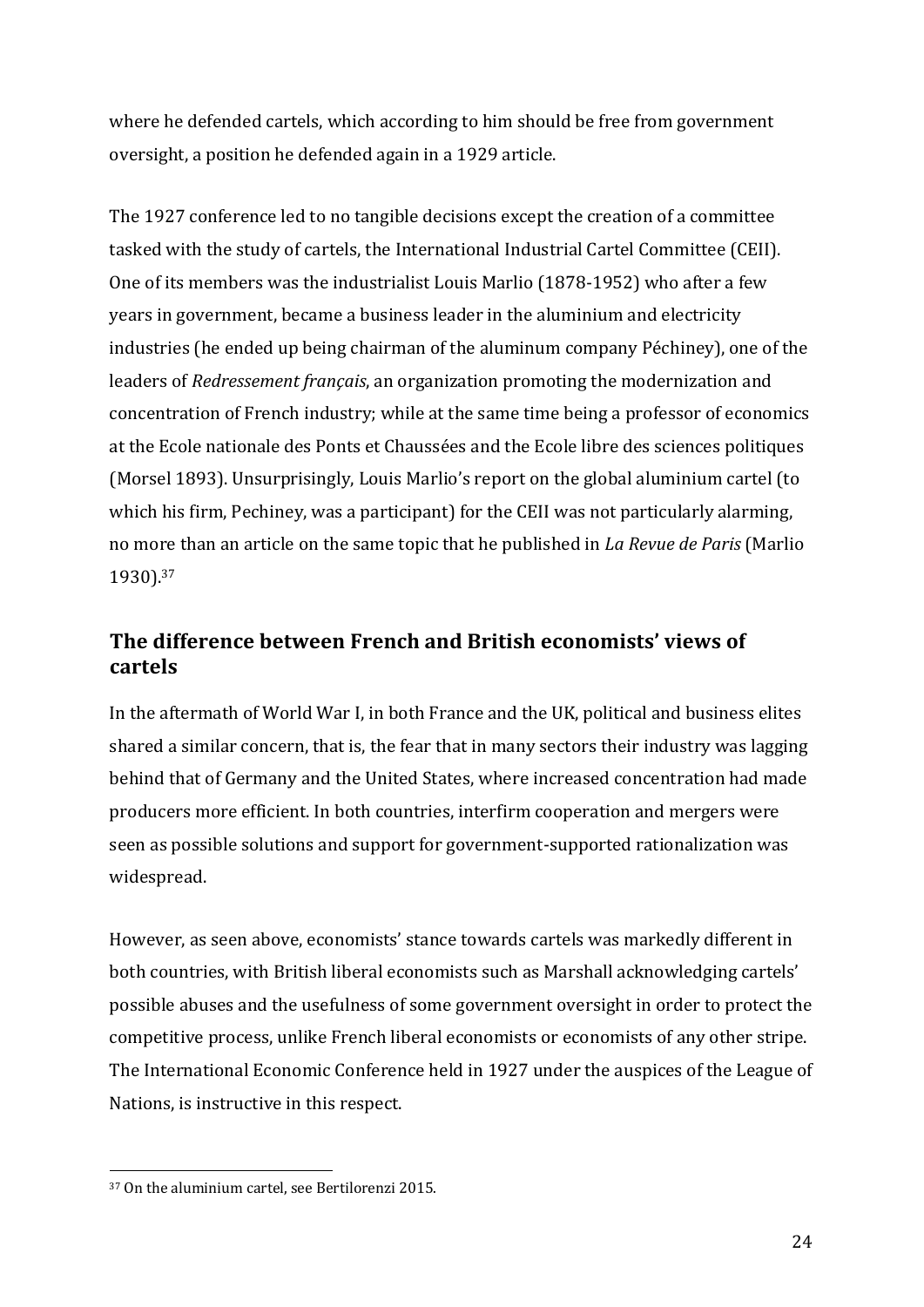## Economic experts' assessment of global cartels at the International Economic Conference (1927)

The conference was meant to explore ways to increase international economic cooperation and in particular revive international trade, in line with the more general mission of the League of Nations. The French politician and former industrialist Louis Loucheur, who was the driving force behind the organization of the conference, had proposed to include international cartels among the topics to be discussed because he considered that international cartels would make free trade less destabilizing and could decrease the appeal of protectionism (Barjot 2013).<sup>38</sup>

Over the course of the conference, a group of countries led by France advocated the creation of an international framework to encourage and give a legal status to international cartels, a position that the British delegation opposed (Hantos 1930: 153-162; Bussière 1992, 1994; Hara 1994; Berger, 2006; Bertilorenzi 2016). Among the economic experts who were asked to submit preliminary studies on the subjects, Paul de Rousiers wrote a markedly pro-cartel report, unlike the British economist David MacGregor, the Oxford professor (and former student of Marshall) who was considered Britain's foremost industrial economist. MacGregor's report (MacGregor 1927a) acknowledged that interfirm cooperation and concentration might be desirable in some circumstances. But he was adamant that the threat of abuse should be kept in check by the competitive pressure brought about by free trade, and he disapproved of international cartels because they would weaken this source of outside competitive pressure, just like tariffs would (see also MacGregor 1927b).

According to a book published in Paris in 1928, MacGregor's skepticism could easily be explained by the fact that "he [was] an Englishman, and, like every Briton, he [had] 1) an instinctive distrust of anything that goes against the English individualist tradition, and 2) a repulsion towards any overly precise international commitment" (Palivachi 1928:376). However, a comparison of the status and contents of economic expertise in both countries better accounts than "national character" for the difference between the French and British delegation.

<sup>38</sup> Louis Loucheur had succeeded the abovementioned Albert Thomas at the Ministry of Armament.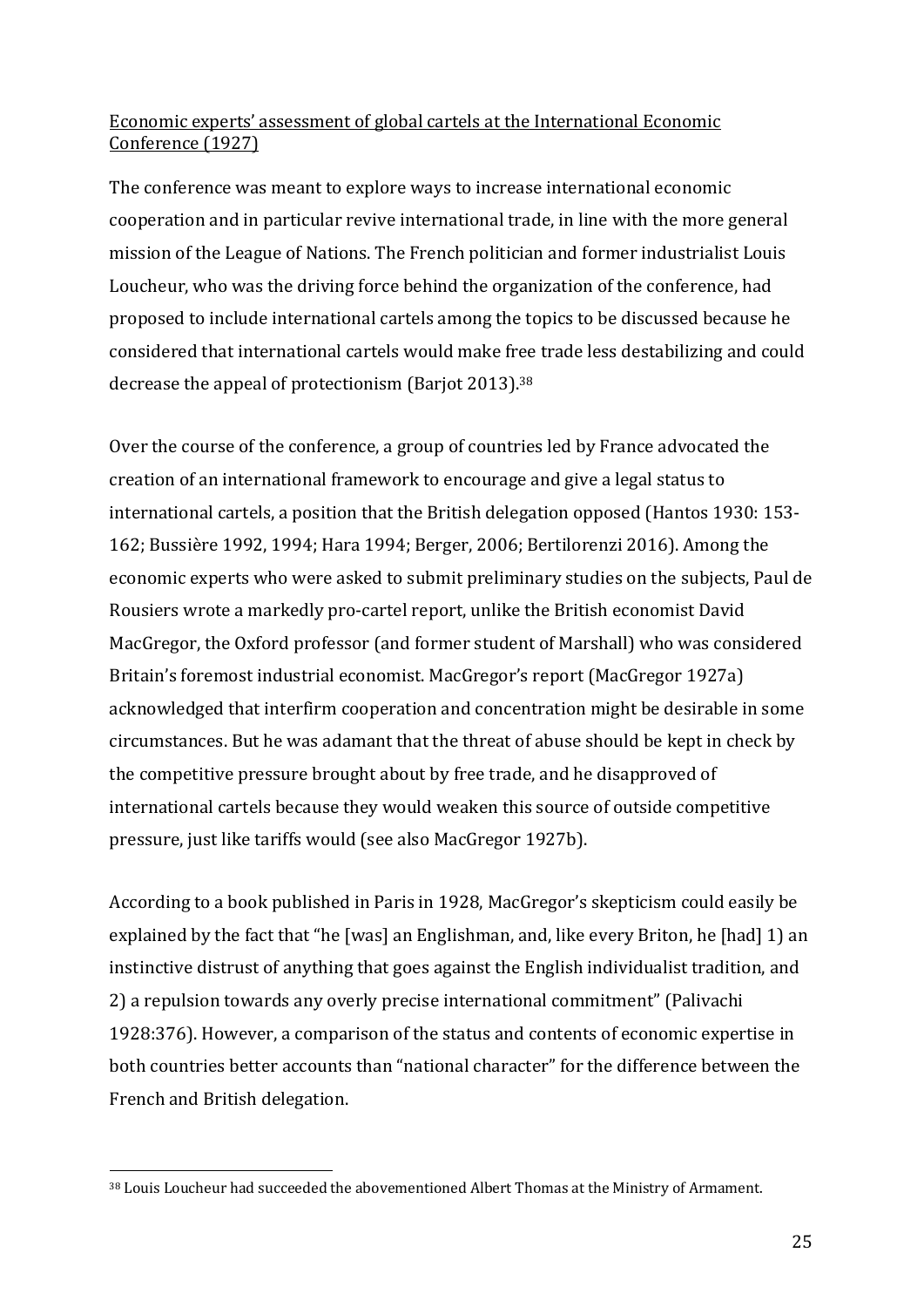In both countries, the majority of business leaders and of labor representatives were favorable to cartels, even though they differed on who should control them - with unions demanding some oversight by governments or worker representatives. Alfred Mond, the chairman of one of the UK's largest corporations, Imperial Chemical Industries, advocated the development of international cartels in his work as an expert for the conference, and in one of his pro-cartel speeches he ridiculed the reluctance of economists such as MacGregor who "still held the antiquated idea that business men sat solemnly round a table with a view to shoving up prices" (Mond 1927). Arthur Pugh, the union leader who was one of the members of the British delegation, was also favorable to cartels if they were to be subjected to government and union oversight. These stances were similar to those expressed by business and union representatives in other delegations, including the French one.

The main contrast between both countries regarding the 1927 conference has to do with the nature of the economic expertise they provided: one of the British experts was MacGregor, and one of the five members of the British delegation was Arthur Layton, the editor of *The Economist* and a former student of Marshall who, while favorable to industrial rationalization, was skeptical of cartels (see e.g. his 1927 article on the forthcoming international conference). On the French side, one of the economic experts was the abovementioned pro-cartel Paul de Rousiers<sup>39</sup>, and, among the members of the delegation who were involved in the discussion of international cartels, only the abovementioned Peyerimhoff could claim some expertise on industrial economics.<sup>40</sup>

In other words, the British experts were academically trained (in the dominant Marshallian mould) and were independent of business interests, whereas the French experts were, above all, representatives of large industrial firms. One cannot but establish a link between this difference and the fact that the stance taken by British

 $39$  The other French expert was William Oualid, a law professor whose report cannot be described as clearly pro- or anti-cartel.

 $40$  The other members of the French delegation were the head of the largest worker union, a representative of an agricultural association, and Daniel Serruys, a liberal-leaning economic expert then working for the Ministry of Commerce. Serruys was involved in the discussions on tariffs but not in those on international cartels.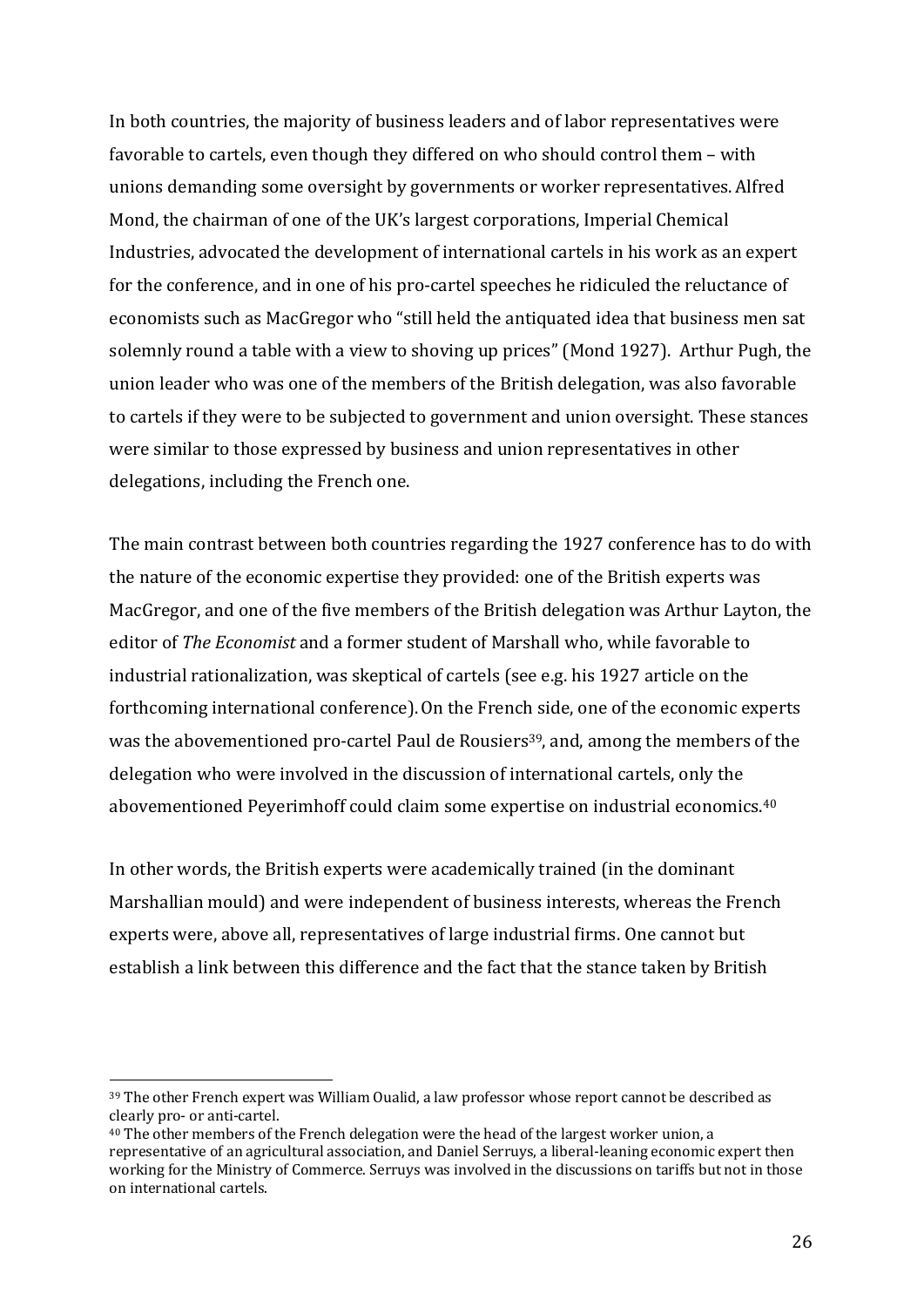economic experts on global cartels, but not by the French experts, was at odds with the demands of business representatives.

### Economists, competition and rationalization in France and in the UK

Characterizing British economists or policymakers in the first decades of the twentieth century as uniformly staunch defenders of competition against cartels and monopolies would be plainly wrong. On the left, starting around 1900, the Fabian economists departed from John Stuart Mill's promotion of competitive markets combined with redistributive taxation (and idea that had been made even more popular, globally, by Henry George's land tax movement). They considered that trusts "heralded the new Socialist Age" and they touted "guild socialism" (Mercer 1995). After World War I, even the Liberal Party departed from its economic orthodoxy. When it launched an industrial inquiry in 1927, it entrusted the section on "the organisation of business" to Keynes, who, in his contribution to the party's book entitled *Britain's Industrial Future* (1928), charted a future characterized by a corporatist management of industry, with cartels achieving coordination and rationalization under the aegis of government.

Moving from ideas to policies, it is in the UK, not in France, that governments actively supported widespread cartelization: starting at the end of the 1920s, the British government supervised rationalization and cartelization in many sectors including shipbuilding, coal, textile, steel, sugar and liner shipping (Mercer 1995).

No such policies were attempted in France till the Great depression. Even then, attempts in that direction were for the most part unsuccessful. A draft law making cartelization mandatory if a majority of firms in any industrial sector wanted it (the "Flandin-Marchandeau law") ultimately failed in parliament (in 1935), largely as a result of disagreements regarding the extent of government oversight (Chatriot 2007:13-16, see also Denord 2008), and also because of the general difficulty in having laws passed in both chambers of parliament in a time of political instability.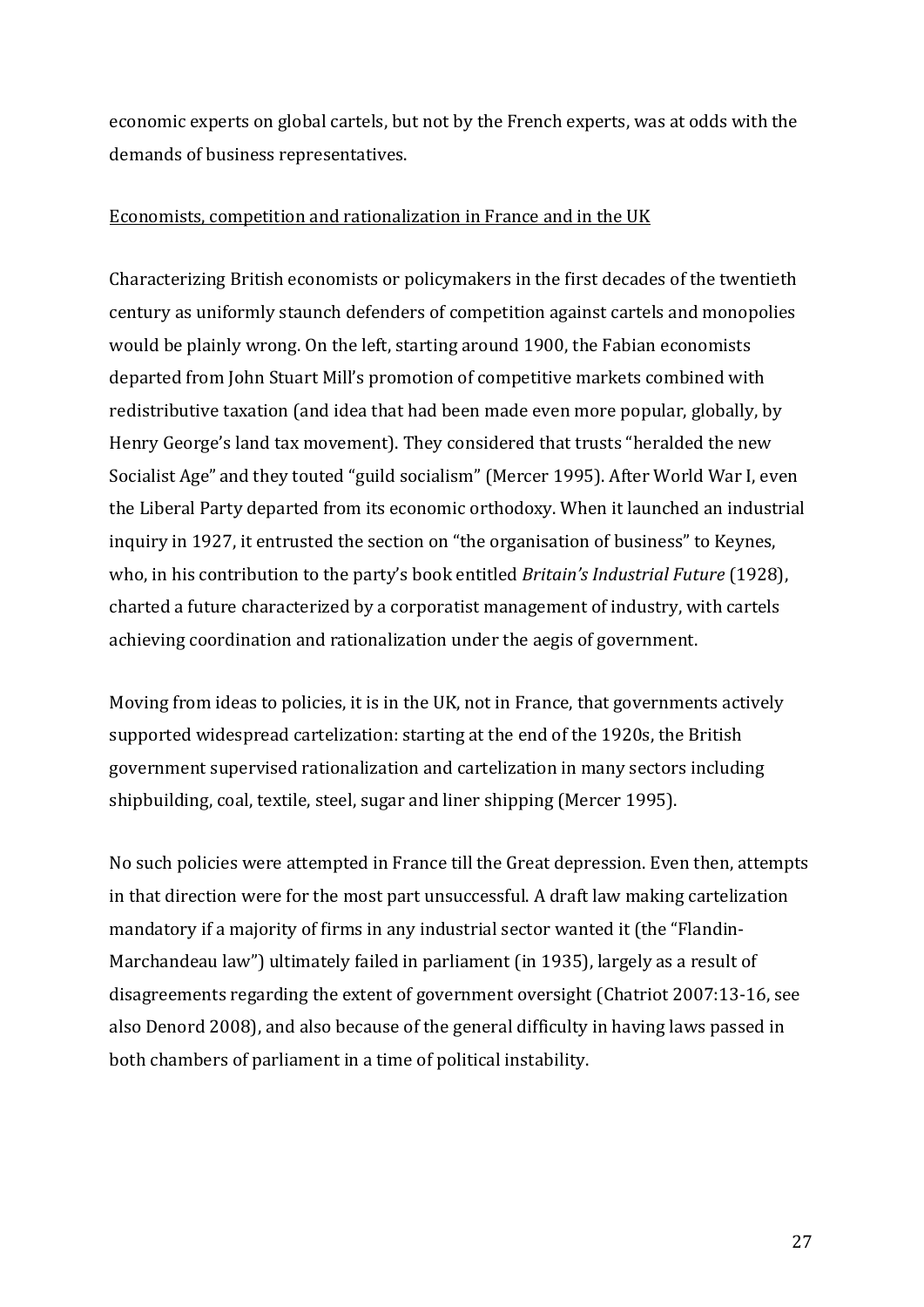# **Conclusion**

A focus on the experience of the 1930s in the UK and in France might suggest that economists' ideas are too volatile, or too irrelevant to policy, to really matter. The almost total lack of support among French economists for anti-cartel policies, and their widespread support for interfirm cooperation, did not translate into systematic government-sponsored cartelization in the 1930s, whereas the inverse configuration prevailed in the UK. One might be tempted to conclude that economists' views changed so thoroughly at the end of the 1920s in the UK that the Marshallians' previous skepticism was superseded by different ideas, or more simply that economists' discourse on these subjects had little influence on policy.

However, considering the longer run, such a conclusion must be qualified. In the late 1930s, after government-sponsored cartelization in the UK was found to have a more positive impact on profits than on productivity (Broadberry and Crafts, 1992; Crafts, 2013) and Keynes' *General Theory* shifted the policy debate to macroeconomics, many British economists returned to a more positive appraisal of competitive markets and pro-competition policies: Keynes himself, in the famous last chapter of the *General Theory*, but also the younger generation of socialist economists at the New Fabian Research Bureau who went on to have influence on policy after World War II (Durbin, 1985). While the post-World War II Labour party cannot be described as pro-market, these economists had some impact on the policies it followed when in power, from the limitation of the scope of nationalizations to natural monopolies (plus coal and steel) in the 1940s (Milward 1997) to an anti-cartel law in 1948, support for the strengthening of anti-cartel policy in 1956 (under a conservative government) and a merger control law in 1965, the second in the world after the American Clayton Act (Mercer 1995:92-94, 140-141). Although identifying intellectual genealogies is complex, the Marshallian view of competition probably played a role: even if it seemed to be sidelined by the late 1920s, it was later incorporated (and complemented with the nascent theories of oligopolistic competition), together with Keynes' ideas, in the neoclassical synthesis, which was first formulated in the late 1930s and then formed the basis for the teaching of economics in the English-speaking world.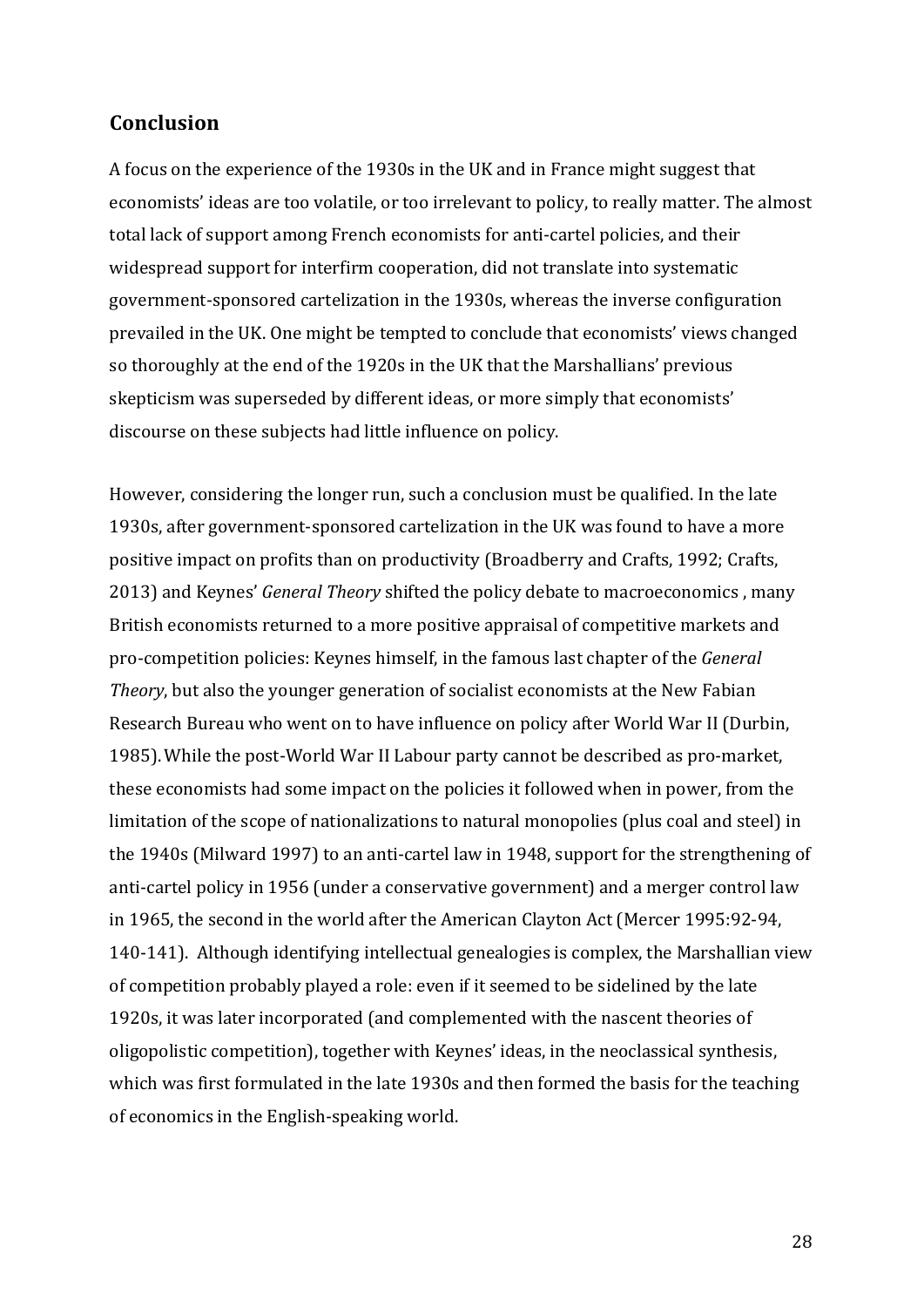In contrast, France remained, for most of the post-World War II decades and until now, the European country most consistently reluctant towards competition policy, save for a few exceptional episodes.<sup>41</sup> Shortly after the creation of the European Community, the French government, supported by the Italian one, attempted to prevent the anti-cartel clauses of the Treaty of Rome from being implemented too forcefully (that is, by the European Commission, with little room for influence by national governments), finally failing in the face of the opposition of Germany and Benelux countries (Warlouzet 2006, 2008). Later on, successive French governments insisted that agriculture be largely exempted from competition rules and they blocked (till 1989) the creation of a European merger control mechanism. France has been permanently, for decades, irrespective of which party was in power, the country pushing most strongly in favor of relaxing competition rules in the name of industrial policy or public services.

The history of the debates on competition policy in France throughout the twentieth century falls outside of the scope of this article. However, considering the permanence of the French reluctance  $-$  in spite of far-ranging political and economic changes over the seven decades since the beginnings of European economic integration -, one can hypothesize that the intellectual configuration underlying the rejection of competitionpromoting policies by almost all French economists in the decades leading up to the Great Depression had a long-lasting influence.

<sup>&</sup>lt;sup>41</sup> The main exception concerns the origin of European competition policy: the French government wanted a competition provision to be included in the treaty creating the European Community of Coal and Steel  $(1951)$  out of fear that German steel producers might benefit from an unfair advantage through preferential access to cheaper German coal. These provisions were the basis for the competition articles in the Treaty of Rome.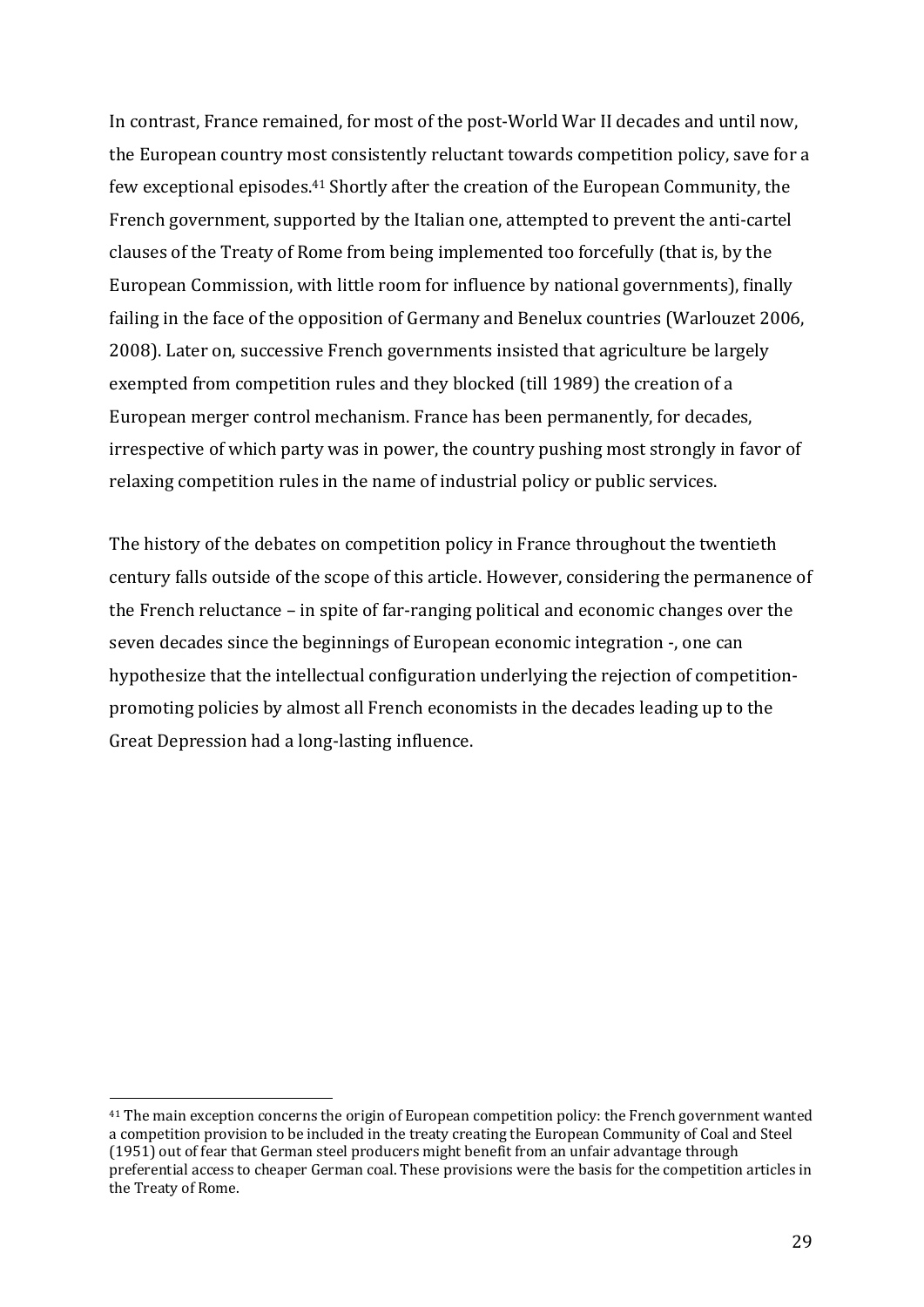## **References**

Barjot, Dominique. 2013. "Les cartels, une voie vers l'intégration européenne ?: Le rôle de Louis Loucheur (1872-1931)." Revue économique 24, no. 6: 1043-1066.

Berger, Françoise. 2006. "Les milieux économiques et les États face aux tentatives d'organisation des marchés européens dans les années trente. » In *Europe organisée*, *Europe du Libre-échange, Fin XIX<sup>E</sup> siècle – Années 1960, edited by Eric Bussière, Michel* Dumoulin and Sylvain Schirmann 71-105. Brussels: Peter Lang.

Bertilorenzi, Marco. 2015. *The International Aluminium Cartel. The Business and Politics* of a Cooperative Industrial Institution, 1886-1978. New York and London: Routledge.

Bertilorenzi, Marco. 2016. "Legitimising Cartels: The Joint Roles of the League of Nations and of the International Chamber of Commerce." In *Regulating Competition: Cartel Registers in the Twentieth-Century World*, edited by Susanna Fellman and Martin Shanahan. London: Routledge.

Broadberry Stephen, and Nicholas Crafts. 1992. "Britain's Productivity Gap in the 1930s: Some Neglected Factors." *Journal of Economic History*, no. 52: 531-558.

*Bulletin mensuel de la Société d'économie politique nationale*. 1901. "Les trusts et les cartels, séance de la Société d'économie politique nationale du 20 novembre 1901." 4, 203-225.

*Bulletin mensuel de la Société d'économie politique nationale*. 1902. "Les trusts et les cartels, séance de la Société d'économie politique nationale du 22 janvier 1902." 5, no.1: 10-31.

*Bulletin mensuel de la Société d'économie politique nationale*. 1903. "Les trusts et les cartels, séance de la Société d'économie politique nationale du 21 janvier 1903." 6, 1-55.

Bussière, Eric. 1992. *La France, la Belgique et l'organisation économique de l'Europe* 1918-1935. Paris: Éditions du Comité pour l'histoire économique de et financière de la France.

Bussière, Eric. 1994. "La SdN, les cartels et l'organisation économique de l'Europe durant l'entre-deux-guerres." In *Vues nouvelles sur les cartels internationaux (1880-1980) : leur place dans l'histoire du développement des affaires et de l'ordre économique international*, edited by Dominique Barjot 273-283. Caen: Éditions du Lys.

Caron, François. 1988. "Ententes et stratégies d'achat dans la France du XIX<sup>E</sup> siècle." *Revue française de gestion* 70:127-133.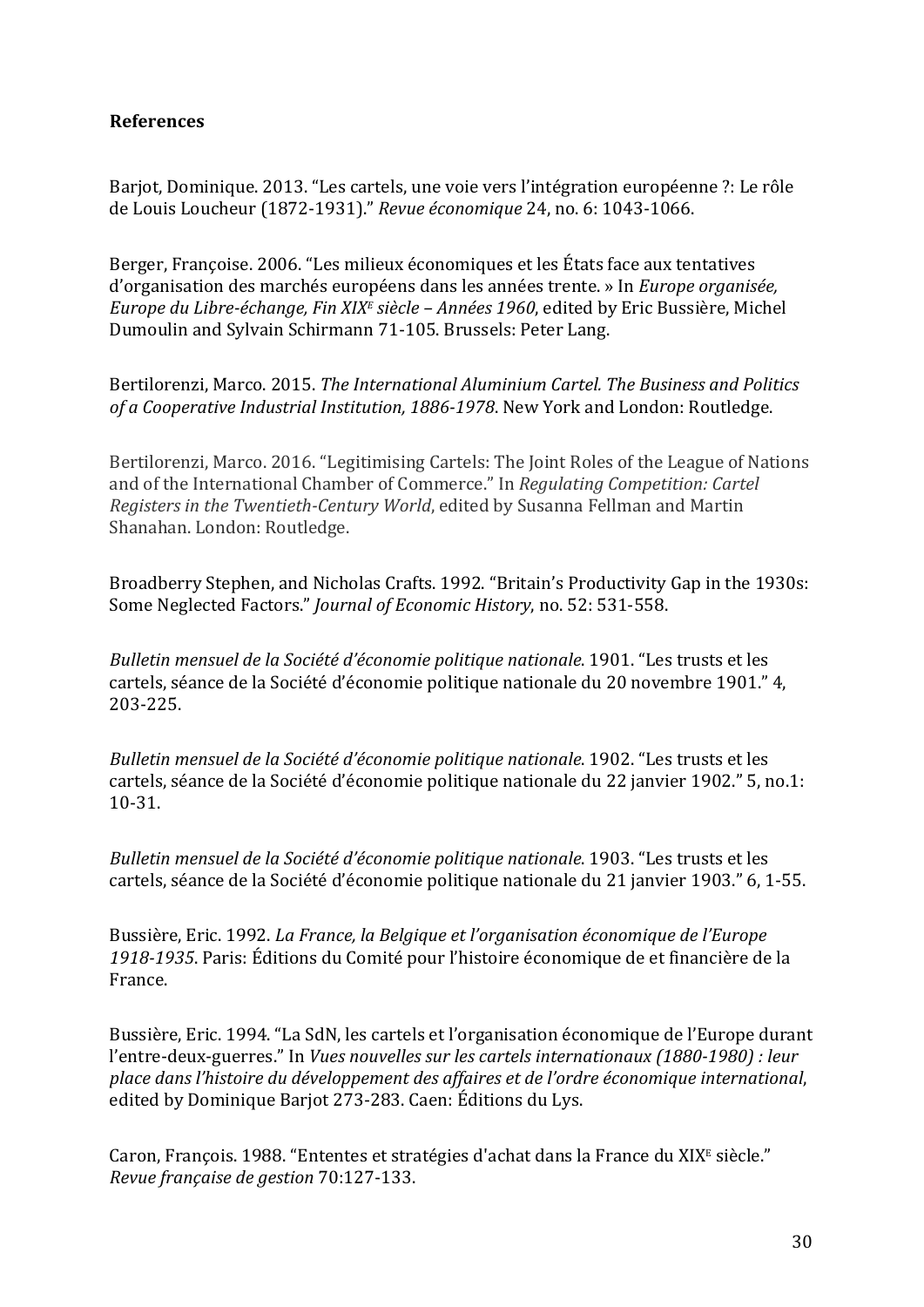Cauwès, Paul. 1893. Cours d'économie politique. Paris: Larose et Forcel.

Chatriot Alain. (2005) 2013. "Henri de Peyerimhoff (1871-1953), le gentleman du charbon." In *Les Permanents patronaux : éléments pour l'histoire de l'organisation du patronat en France dans la première moitié du xx<sup>e</sup> siècle, edited by Oliver Dard and Gilles* Richard 47-74, Metz: Centre de recherche histoire et civilisation de l'université Paul-Verlaine de Metz. 

Chatriot, Alain. 2008. "Les ententes : débats juridiques et dispositifs législatifs (1923-1953). La genèse de la politique de la concurrence en France." *Histoire, économie et société*. No. 1:7-22.

Clark, John Bates. 1901. The Control of Trusts. New York: MacMillan.

Clark, John Bates, and John Maurice Clark. 1912. *The Control of Trusts, rewritten and enlarged edition*. New York: MacMillan.

Colson, Clément. (1912) 1918. *Organisme économique et désordre social*. Paris: Flammarion.

Colson, Clément. 1927. Vol. 4 of *Cours d'économie politique*. Paris: Alcan.

Colson, Clément. 1933. Vol. 7 of *Cours d'économie politique*. Paris: Alcan.

Crafts, Nicholas. 2013. "Returning to Growth: Policy Lessons from History." Fiscal *Studies*, no. 34: 255-282.

Denord, François. 2007. "La 'modernisation' avant la lettre : le patronat français et la rationalisation (1925-1940)." Sociétés contemporaines, no. 68: 83-104.

De Nouvions, Georges. 1918. "Les Consortiums. Socialisation commerciale." *Journal des économistes* 59, no.2: 201-214. 

De Peyerimhoff, Henri. 1929. "Les formules modernes d'organisation économique." *Revue des deux mondes*, March 15, 439-445. 

De Rousiers, Paul.1898. *Les industries monopolisées (Trusts) aux États-Unis*. Paris Armand Colin.

De Rousiers, Paul. 1901. *Les Syndicats industriels de producteurs en France et à l'étranger.* Paris: Armand Colin.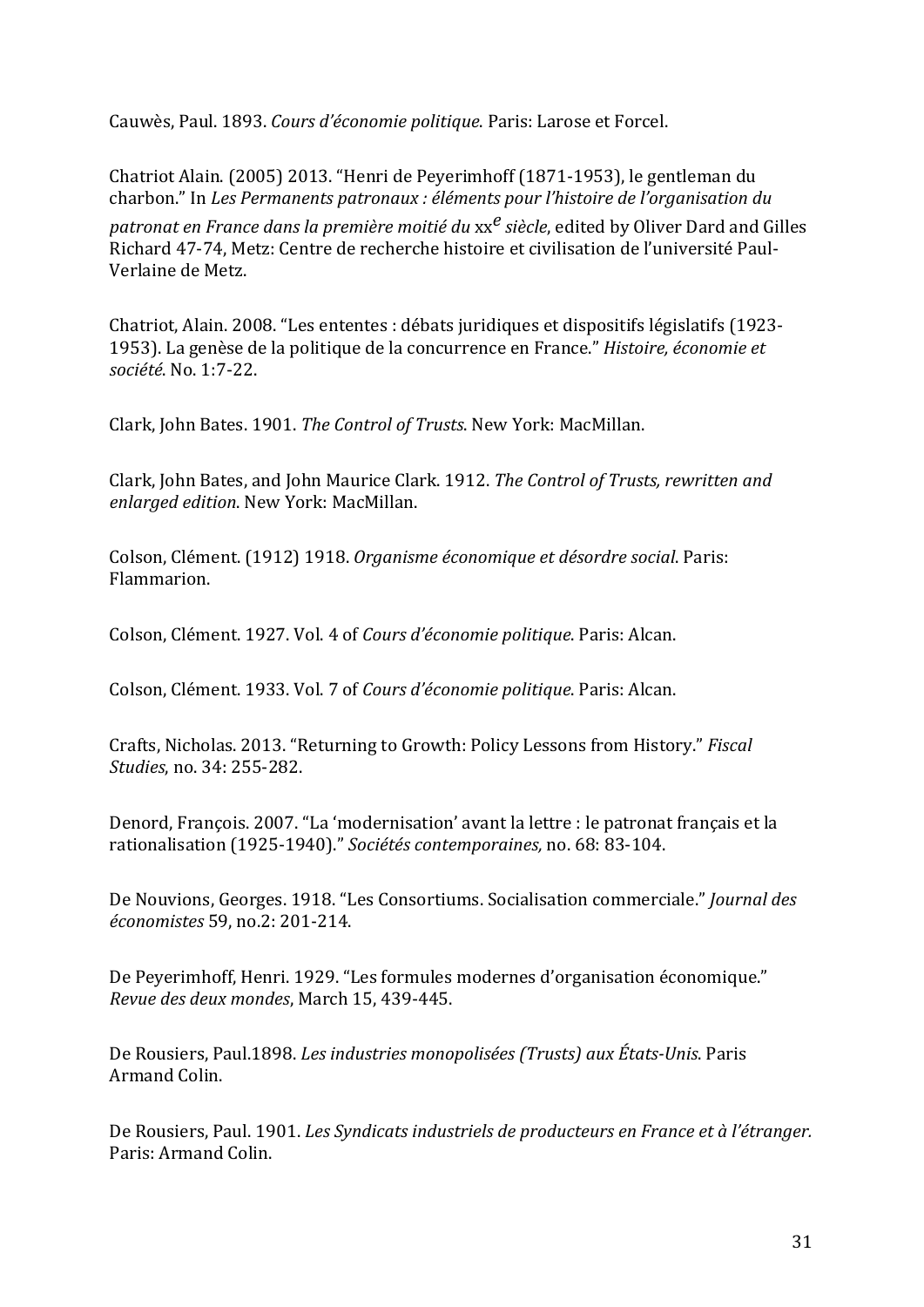De Rousiers, Paul. 1927. *Les Cartels et les Trusts et leur évolution. Préparé pour le Comité préparatoire de la Conférence économique internationale.* Geneva: Publications de la Société des Nations.

Durbin, Elizabeth. 1985. *New Jerusalems. The Labour Party and the Economics of Democratic Socialism.* London: Routledge.

Durkheim, Emile. 1893. *De la Division du travail social*. Paris: Alcan.

Durkheim, Emile. 1902. "Quelques remarques sur les groupements professionnels", preface to the second edition of *La Division du travail social*. Paris: Alcan.

Fourcade-Gourinchas Marion. 2001. "Politics, institutional structures, and the rise of economics: A comparative study." Theory and Society 30, no.3: 397-447.

Fourcade, Marion. 2010. *Economists and Societies: Discipline and Profession in the United States, Britain, and France, 1890s to 1990s. Princeton: Princeton University Press.* 

Freedeman, Charles. 1988. "Cartels and the Law in France before 1914." *French Historical Studies* 15, no. 3: 462-478.

Garnier, Joseph. 1859. "Accaparement" in vol. 1 of *Dictionnaire universel théorique et pratique du commerce et de la navigation* 8-11. Paris: Guillaumin.

Gide, Charles. 1894. *Principes d'économie politique*. 4th edition. Paris: Larose.

Gide, Charles. 1898. *Principes d'économie politique*, 6th edition. Paris: Larose.

Gide, Charles. 1913. *Principes d'économie politique*, 14th edition. Paris: Larose.

Gide, Charles. 1926. *Principes d'économie politique*, 25th edition. Paris: Larose.

Guyot, Yves. 1906. *La Morale de la concurrence*. Paris: Armand Colin.

Guyot, Yves. 1927. "La conférence internationale des cartels." *Journal des économistes* 86: 273-299.

Hantos, Elemer. 1930. *L'Économie mondiale et la Société des nations.* Paris: Giard.

Hara, Terushi. 1994. "La conférence économique internationale de 1927 et ses effets sur la formation des cartels internationaux." In *Vues nouvelles sur les cartels internationaux*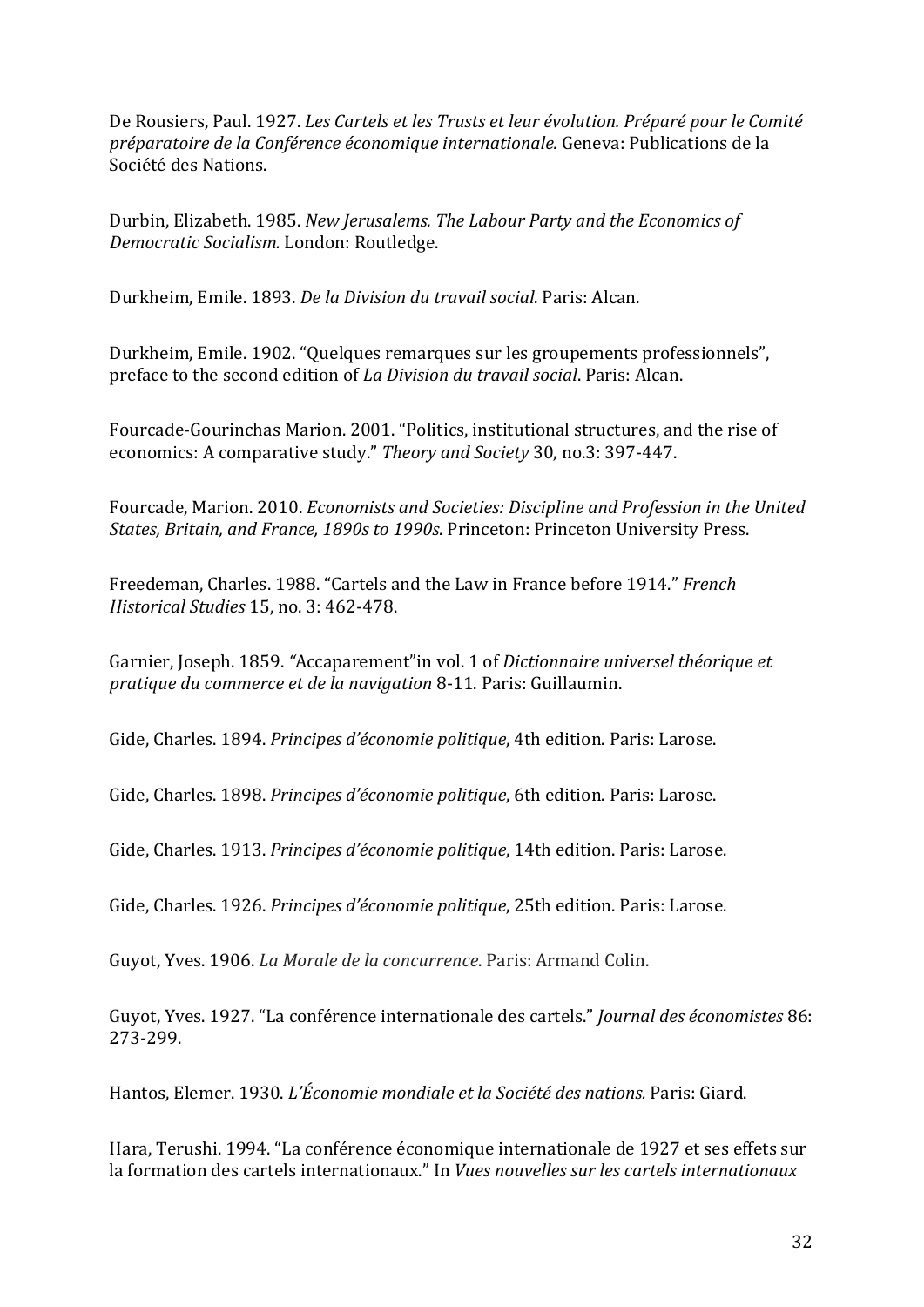*(1880-1980) : leur place dans l'histoire du développement des affaires et de l'ordre économique international*, edited by Dominique Barjot 265-272, Caen: Éditions du Lys.

Hauser, Henri. 1918. "Modifications à faire subir aux articles 419 et 420 du Code pénal." In *Congrès général du génie civil. Vœux et résolutions adoptés par le Congrès dans sa* session du 18 au 23 mars 1918, edited by Congrès Général du Génie Civil 147-148, Paris: Hôtel de la Société des ingénieurs civils de France.

Hirsch, Anita and Alfred Sauvy. 1984. "Cartels et ententes." In vol. 2 of *Histoire économique de la France entre les deux guerres,* edited by Alfred Sauvy, 97-125. Paris: Economica. 

Hobhouse, Leonard. 1911. *Liberalism*, London: Williams and Norgate.

*Journal des économistes*. 1900. "Les discussions de la Société d'économie politique de Paris, séance du 5 janvier 1900."41, no. 1.

*Journal des économistes*. 1904. "Compte-rendu de la séance de la Société d'économie politique du 5 juillet 1904."July-September: 103-113.

*Journal Officiel de la République française. Débats parlementaires.* 1895. "Chambre des députés. Séance du 14 juin 1895." June 15: 1697-1721.

Journal Officiel de la République française. Débats parlementaires. 1899. "Chambre des députés. Séance du 23 novembre 1899." November 24: 1901-1926.

*Journal Officiel de la République française. Débats parlementaires.* 1901. " Chambre des députés. Séance du 18 janvier 1901" January 19: 79-98.

*Journal Officiel de la République française. Débats parlementaires.* 1901. " Chambre des députés. Séance du 15 mars 1901" March 16: 761-776.

*Journal Officiel de la République française. Débats parlementaires.* 1901. " Chambre des députés. Séance du 22 mars 1901" March 23: 877-900.

*Journal Officiel de la République française. Débats parlementaires.* 1926. "Sénat. Séance du Vendredi 19 novembre 1926." November 20, 1926: 1629-1659.

Kaplan, Steven. 2001. *La Fin des corporations.* Paris: Fayard.

Keynes, John Maynard. 1936. *The General Theory of Employment, Interest and Money.* London: MacMillan.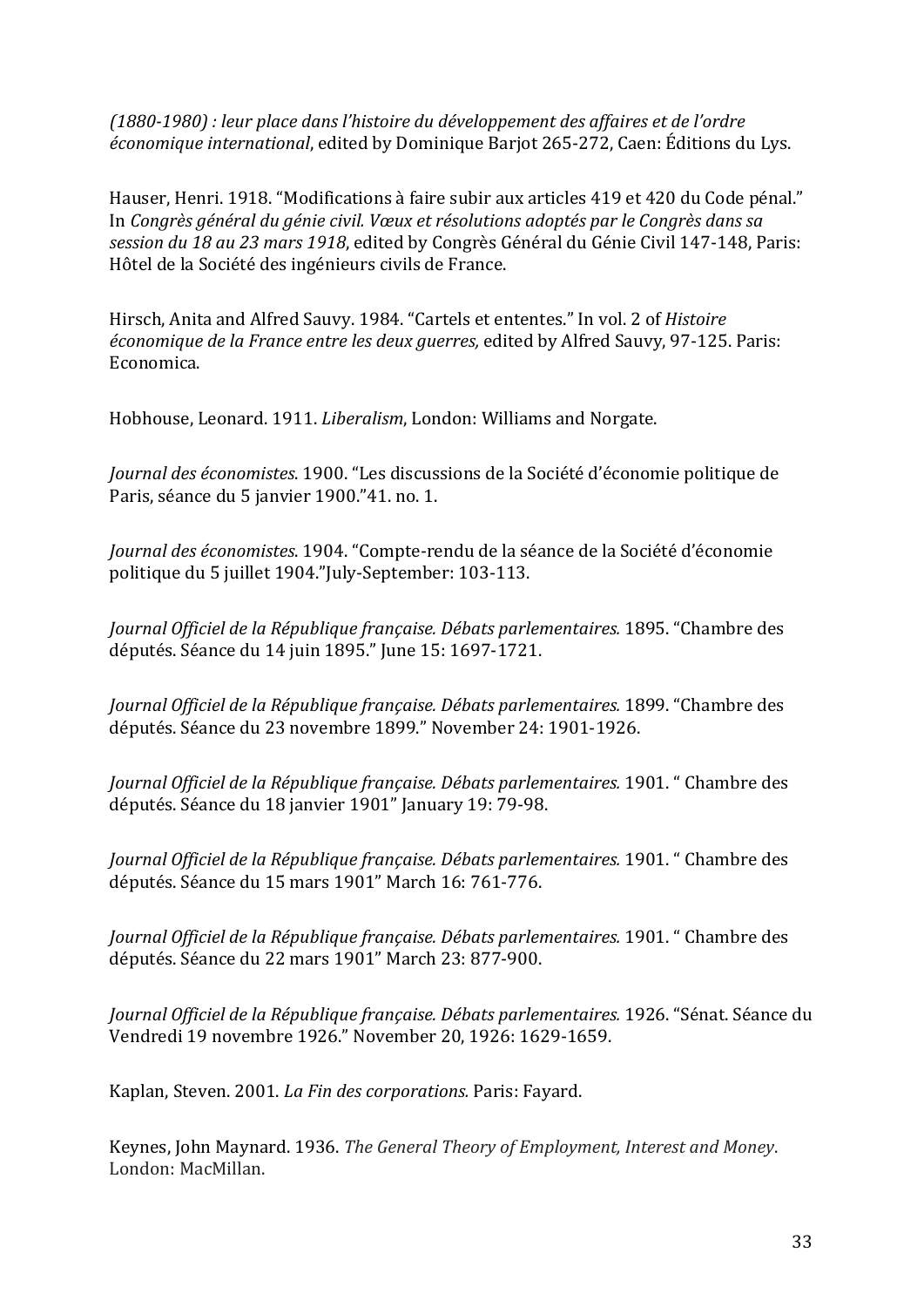Kuisel, Richard. 1981. *Capitalism and the State in Modern France: Renovation and Economic Management in the Twentieth Century*. Cambrige: Cambridge University Press.

La Vie syndicale. 1927. "Rationalisation capitaliste." 29.

Laur, Francis. 1903. *De l'Accaparement*. Paris: Société anonyme des publications scientifiques et industrielles.

Layton, Walter. 1927. "The Forthcoming Economic Conference of the League of Nations and Its Possibilities." *Journal of the Royal Institute of International Affairs* 6, no. 2: 70-87.

L'Economiste français. 1900. "Les discussions de la Société d'économie politique de Paris, Séance du 5 mars 1900." March 17: 842-843.

L'Economiste français. 1901. "Lettre d'Autriche." October 19: 533-535.

Leroy-Beaulieu Paul. 1914. *Traité théorique et pratique d'économie politique*. Paris: Alcan.

Le Van-Lemesle, Lucette. 2004. *Le Juste ou le Riche. L'enseignement de l'économie politique*, 1815-1950. Paris: Comité pour l'histoire économique et financière de la France.

Le Van-Lemesle, Lucette. 2005. "Cauwès et Colson, le juriste et l'ingénieur : une ou deux conceptions du service public ?" Revue d'histoire moderne et contemporaine 3, no. 52:75-87. 

MacGregor, David. 1927a. *International Cartels*. Geneva: League of Nations publications.

MacGregor, David. 1927b. "Rationalisation of Industry." *Economic Journal* 37, no. 148: 521-550. 

Marlio, Louis. 1930. "Les Ententes industrielles." *La Revue de Paris*, February 15: 823-852.

Marshall, Alfred. 1890. "Some Aspects of Competition.", *Journal of the Royal Statistical Society* 53, no.4: 612-643.

Marshall, Alfred. 1919. *Industry and Trade.* London: MacMillan.

Mastin, Jean-Louis. 2011. "L'entente et le marché : le cartel des peigneurs de laine de Roubaix-Tourcoing (1881-1914)." Revue d'histoire moderne et contemporaine 58, no.2: 120-145.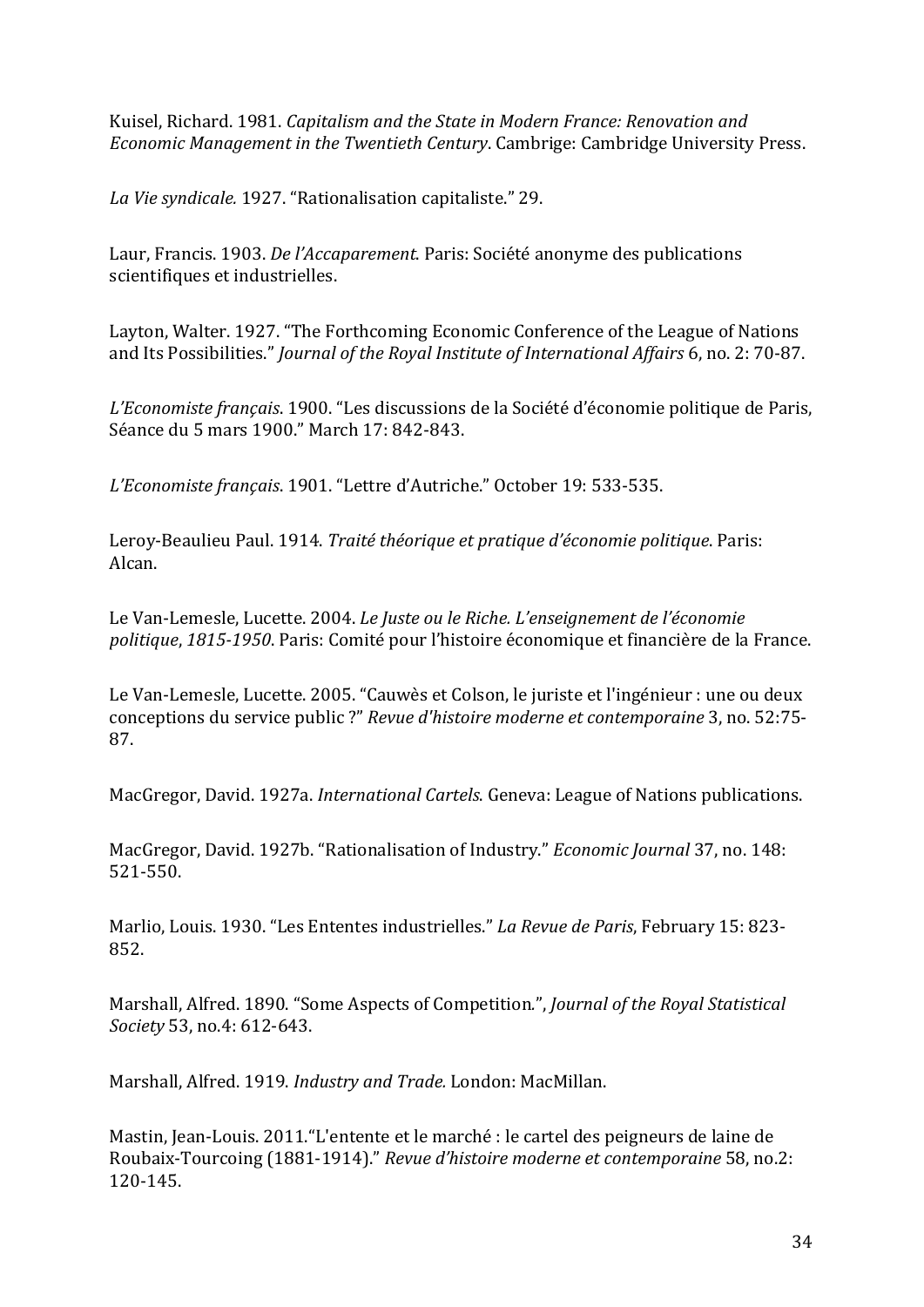Mayhew Anne. 1998. "How American Economists Came to Love the Sherman Antitrust Act." History of Political Economy 30:179-201.

Mercer, Helen. 1995. *Constructing a Competitive Order*. Cambridge: Cambridge University Press. 

Millward, Robert. 1997. "The 1940s nationalizations in Britain: means to an end or the means of production?" *Economic History Review* 50, vol. 2: 209-234.

Mond, Alfred. 1927. "International Cartels." *Journal of the Royal Institute of International Affairs* 6, no. 5: 265-283.

Morsel, Henri. 1976. "Contribution à l'histoire des ententes industrielles (à partir d'un exemple, l'industrie des chlorates)." *Revue d'histoire économique et sociale* 54, no. 1: 118-129.

Morsel, Henri. 1983. "Position idéologique et comportement politique d'un dirigeant d'une grande entreprise dans la première moitié du XXe siècle : Louis Marlio." In *Entreprises et Entrepreneurs, xixe-xxe siècles, Congrès de l'Association française des Historiens Economistes. Mars 1980* 339-351. Paris: Presses de l'Université de Paris Sorbonne (Paris IV).

Omnès, Catherine. 1980. "Contraintes du marché et stratégies patronales : l'industrie française du tube d'acier de 1880 à 1978." Le Mouvement social 110: 75-102.

Paxton, Robert. 1977. "L'affaire des carbures et l'abolition du délit de coalition, 1915-1926." In *L'Autre Front,* edited by Patrick Fridenson, 145-169. Paris: Cahiers du Mouvement social.

Picory, Christian. 1989. "Orthodoxie libérale et hétérodoxie marginaliste: Clément Colson." *Revue économique* 40, no. 4: 679:707.

Pilavachi, Aristoclès. 1928. *La Politique douanière des trois principaux Etats européens et celle de la Société des Nations*, Paris: Librairie Guillon.

Proudhon, Pierre-Joseph. 1865. *De la Capacité politique des classes ouvrières*, Paris: Dentu.

Raffalovich, Arthur. 1889. *Les Coalitions de producteurs et le protectionnisme*. Paris: Guillaumin.

Roger, Philippe. 2002. *L'Ennemi américain. Généalogie de l'antiaméricanisme français.* Paris: Seuil.